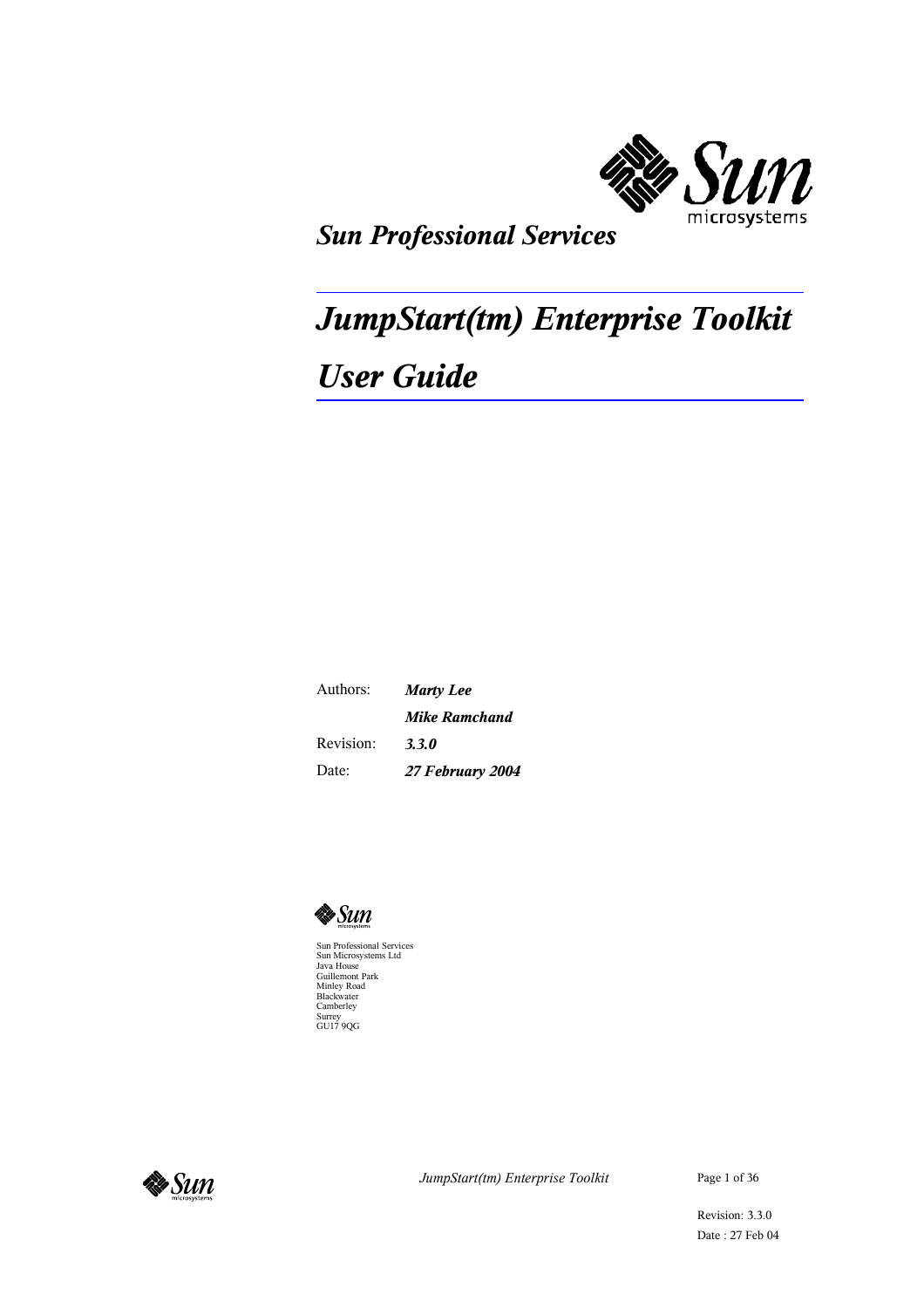## *Revision History*

| <b>Version</b> | <b>Author</b> | <b>Reason for Issue</b>                                    | Date           |
|----------------|---------------|------------------------------------------------------------|----------------|
| 3.0            | MJL           | First release of JumpStart Enterprise<br>Toolkit version 3 | 4. Sep. 2002   |
| 3.1            | MJL           | Updates for revision 3.1 of the toolkit                    | 15. July. 2003 |
| 3.3            | MJL           | Updates for revision 3.3 of the toolkit                    | 9. Feb. 2004   |
|                |               |                                                            |                |
|                |               |                                                            |                |
|                |               |                                                            |                |
|                |               |                                                            |                |
|                |               |                                                            |                |
|                |               |                                                            |                |
|                |               |                                                            |                |
|                |               |                                                            |                |



*JumpStart(tm) Enterprise Toolkit* Page 2 of 36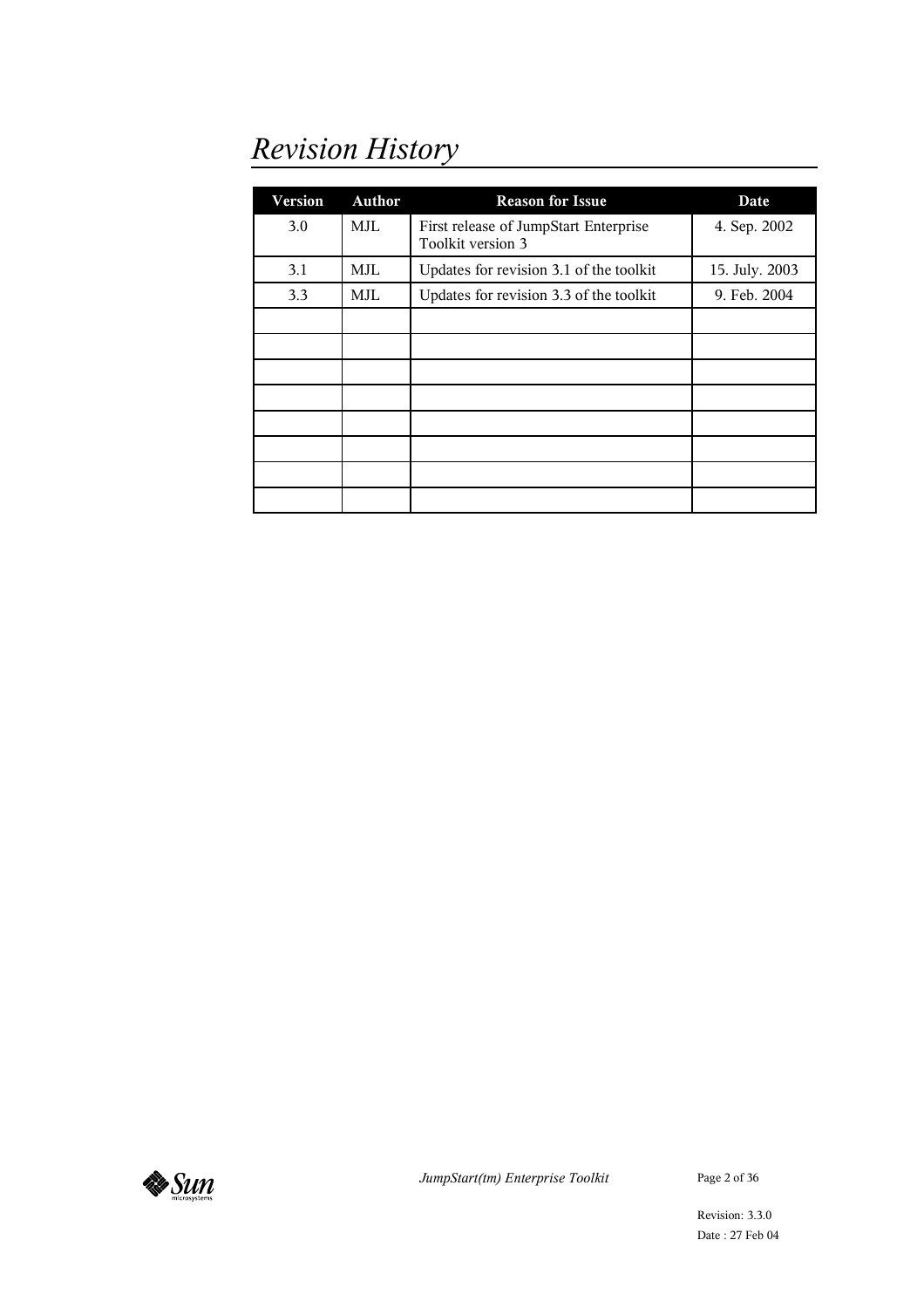## **Table of Contents**

| 3. Installing The JumpStart Enterprise Toolkit9                          |  |
|--------------------------------------------------------------------------|--|
|                                                                          |  |
|                                                                          |  |
|                                                                          |  |
|                                                                          |  |
|                                                                          |  |
|                                                                          |  |
|                                                                          |  |
|                                                                          |  |
|                                                                          |  |
|                                                                          |  |
|                                                                          |  |
|                                                                          |  |
|                                                                          |  |
|                                                                          |  |
|                                                                          |  |
| 4.1.1 Copying The Solaris Image To Disk Using The Toolkit14              |  |
|                                                                          |  |
|                                                                          |  |
|                                                                          |  |
|                                                                          |  |
|                                                                          |  |
|                                                                          |  |
|                                                                          |  |
|                                                                          |  |
| 5.1.1 Collate All Information Necessary To Build The Target Server17     |  |
| 5.1.2 Populate Local Hosts Files With Target Server Details (optional)17 |  |
|                                                                          |  |
|                                                                          |  |
|                                                                          |  |
|                                                                          |  |
|                                                                          |  |
|                                                                          |  |



JumpStart(tm) Enterprise Toolkit

Page 3 of  $36\,$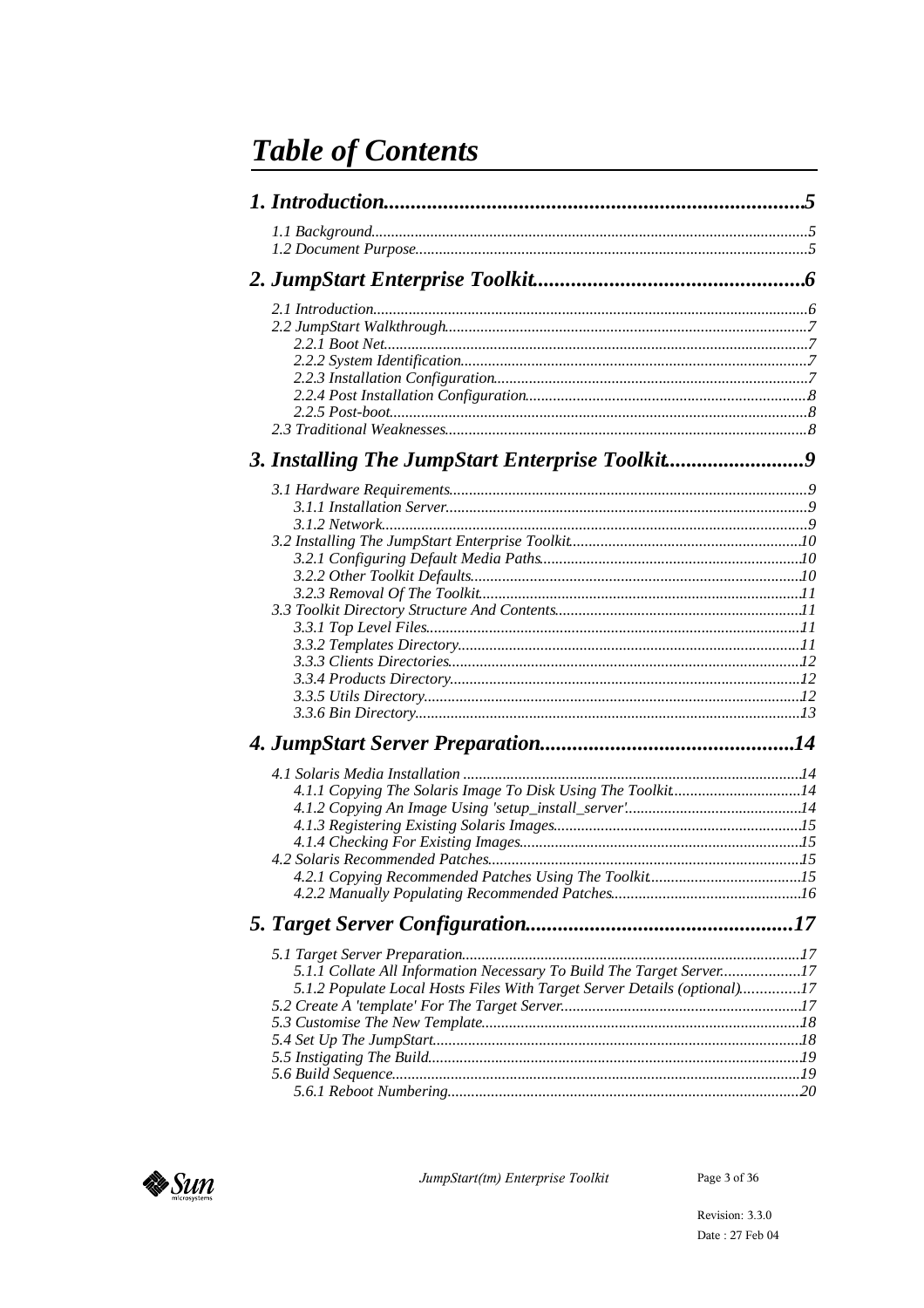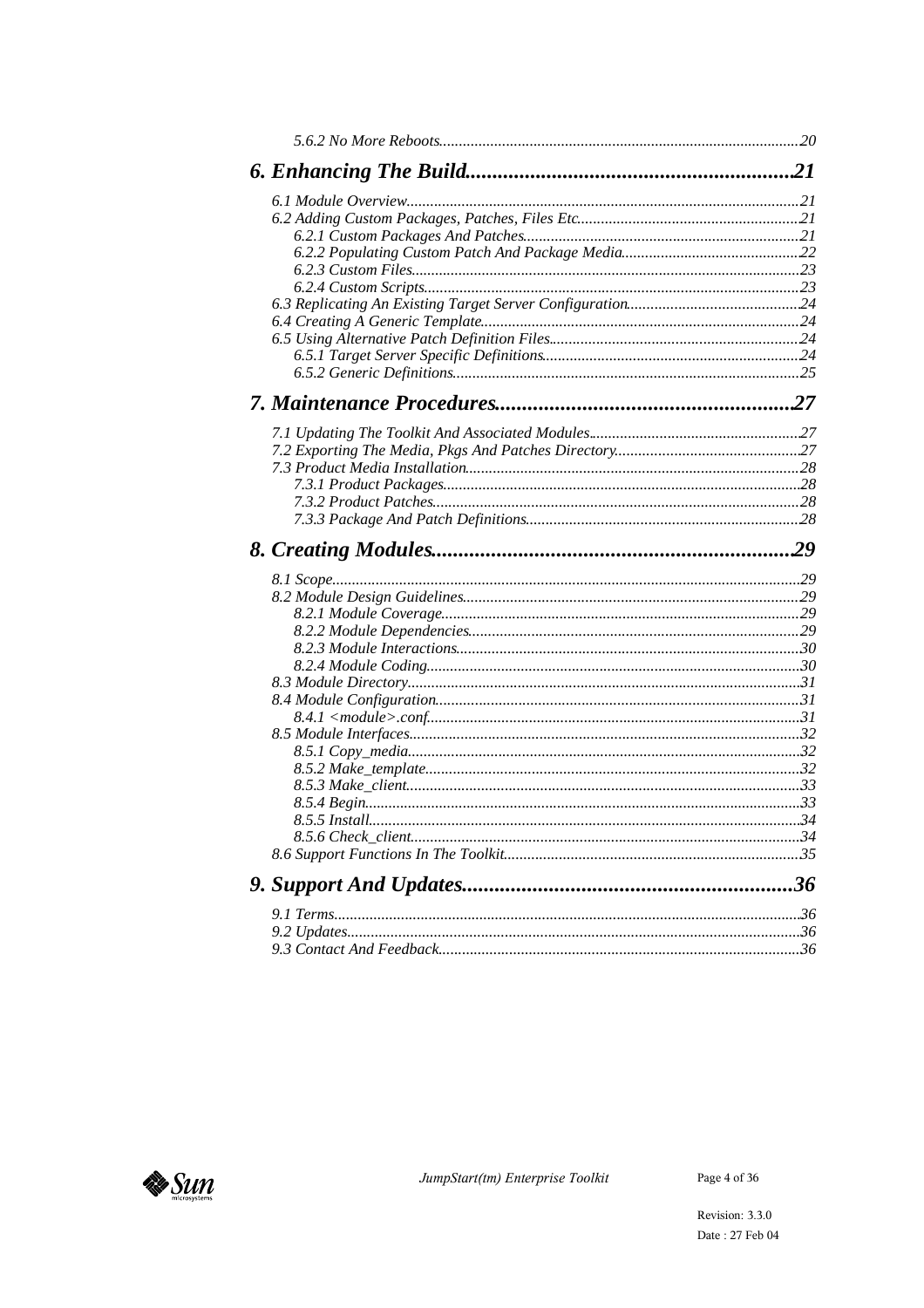## *1.1 Background*

The JumpStart<sup>tm</sup> Enterprise Toolkit is a Sun Professional Services UK installation tool developed around JumpStart<sup>tm</sup> technology which is available within the Solaris<sup>tm</sup> Operating Environment. It builds upon the basic operating system functionality of JumpStart to provide a modular approach to post installation configuration. It also implements recommended practice gained from Professional Services extensive experience of installing and configuring Sun servers.

## *1.2 Document Purpose*

The purpose of this document is to:

- Cover how to install and configure the toolkit
- Define how to use the toolkit to build a target server
- Illustrate how to maintain the toolkit configuration

This document does not cover the underlying JumpStart technology in any great depth. Further information on how JumpStart works can be found in the Answerbook documentation, available online at http://docs.sun.com, or in the book 'Automating Solaris Installations. ISBN 0-13-312505-X'

**The user acknowledges that the toolkit software script(s) detailed within this document are not a generally available standard Sun product and that it is a fundamental condition of supply of the software script(s) to the user that the user accepts the same "as is" and without warranty of any kind. No support services of any kind are available for the software script(s) and Sun does not represent to the user that:**

- **i. operation of any of the software script(s) shall be uninterrupted or error free, or**
- **ii. functions contained in the software script(s) shall operate in the combinations which may be selected for use by the user or meet the users requirements, or**

**iii. that upgraded versions of the software script(s) will be issued.**

**If the user wishes to have the software script(s) modified, or otherwise requires support, Sun may provide the same by means of a separate consulting agreement priced on a time and materials basis.**

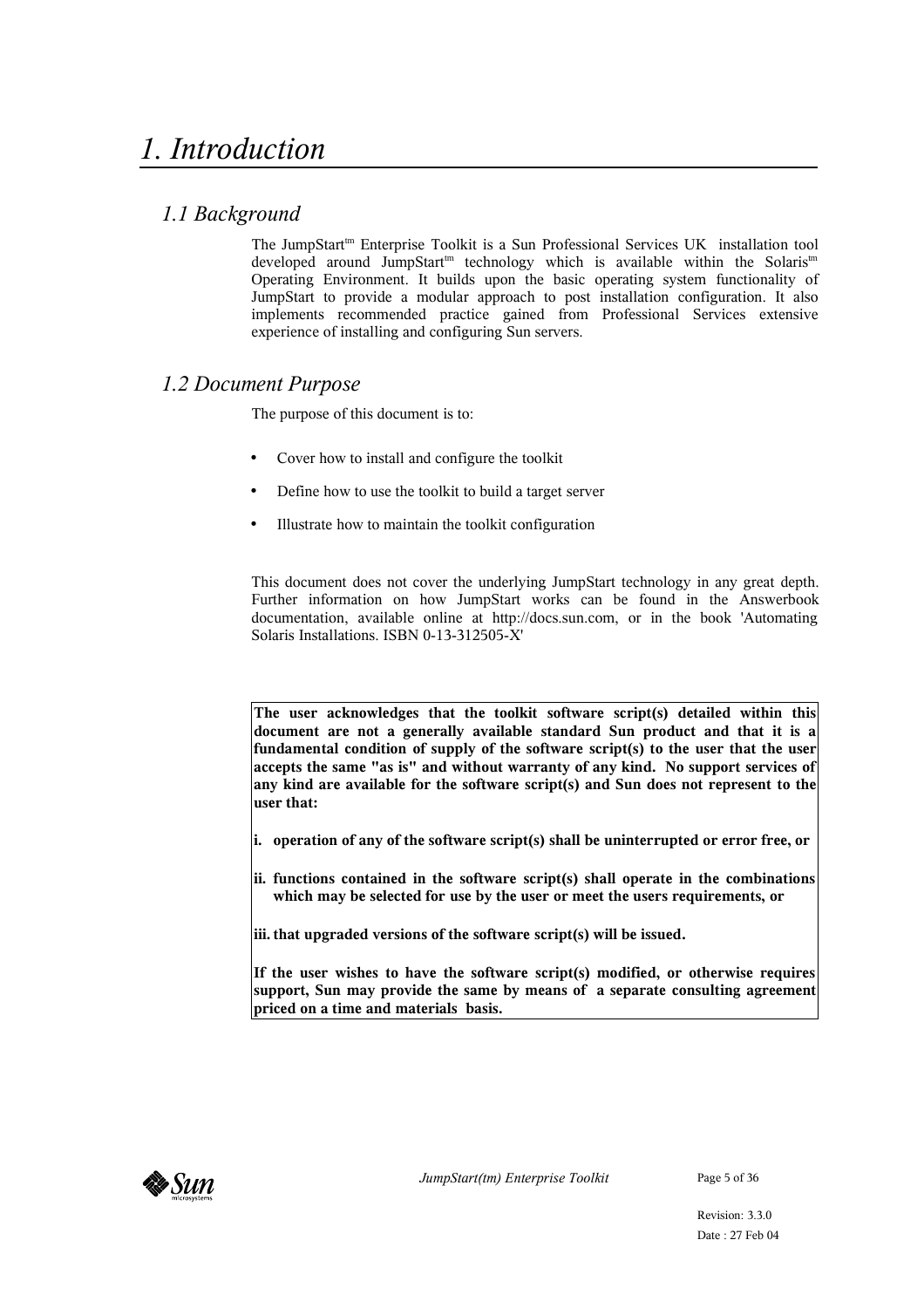## *2.1 Introduction*

JumpStart was developed by Sun Microsystems to automate the installation of the Solaris Operating Environment over a network. JumpStart makes use of a client- server architecture, where an install server is created that is able to deliver the Solaris Operating Environment packages to a target machine (a client) over a local network

Functionality was also coded so that an administrator could fine tune the configuration and add additional packages through the use of a post-installation script, but this often involved quite complex scripting and in depth product knowledge, to the extent that getting it to work correctly often took far longer than a comparable install by hand.

Sun Professional services in the United Kingdom recognised the benefits of JumpStart but also saw the need to automate the installation and configuration of common applications such as volume manager software and third party or unbundled packages.

The result was the creation of the JumpStart Enterprise Toolkit, which was developed to be;

- Flexible: The toolkit must be flexible enough to support a variety of target server types. The toolkit should allow multiple identical target servers to be configured as well as many different configurations within the same framework.
- Modular: There should be a separation between the toolkit itself, the installable products, and the target server configurations. This provides a variety of benefits such as the ability to update single products or add new ones without impacting the existing configurations.
- Intuitive: The configuration of a target server should require the minimum effort on the part of the installer. Detailed product knowledge of JumpStart or additional products should not be required to automate the build of servers; this does not however preclude the concept of understanding a product in order to configure it properly; only that the installer does not need to know all the installation commands for every product.

The toolkit provides a set of utilities which are used in the following areas:

- Configure the JumpStart server and populate the server with media and patches.
- Set up a target server configuration by specifying the products to be installed and the installation parameters for each of them.
- Provide a library of common functions which are used by both the scripts within the toolkit and any additional product modules, in order to reduce code repetition.

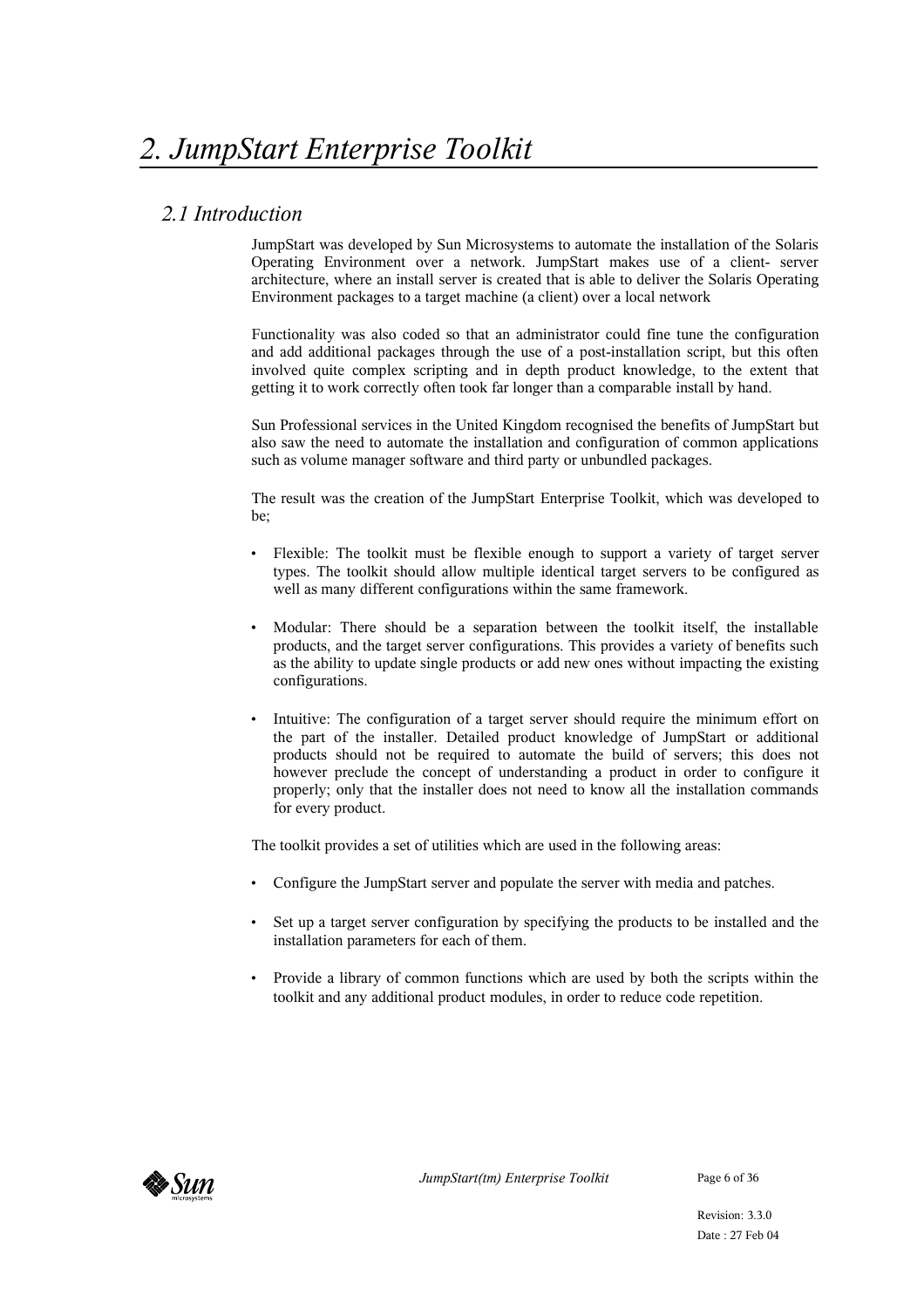## *2.2 JumpStart Walkthrough*

Although the aim of this document is not to provide an in depth description of the JumpStart technology, this section aims to refresh the reader with the most pertinent points about JumpStart.

When a target server is being jumpstarted, the following steps are performed:

#### *2.2.1 Boot net*

When a 'boot net' command is issued at the target servers OBP prompt, the target server starts to broadcast on the network, firstly through the RARP protocol, so it can establish its IP address and then for a boot server from which to boot the Solaris Operating Environment. The Solaris supplied script '*add\_install\_client*' performs the function of defining the boot server, the location and type of the operating system image, and adds the target servers ethernet address to the local '/etc/ethers' file for the rarpd daemon to use. The main boot information is stored in the /etc/bootparams file on the JumpStart server. In the case of a non-interactive install, the bootparams file also contains information about the location of the JumpStart scripts, and the sysidcfg file for that particular target server.

#### *2.2.2 System Identification*

As the kernel is booting on the target server, it tries to obtain its system identification parameters from a variety of sources; NIS, NIS+ and a sysidcfg file. This information is used to plumb up the interfaces, along with setting locales and timezones properly prior to bringing up the actual installation screens. If it is unable to locate this information, the install will go interactive at this point.

#### *2.2.3 Installation Configuration*

Once the installation script starts, it searches for a configuration directory and for the rules.ok file within that location. If an entry within the rules.ok file matches the target server, it runs the defined 'begin' script which can be used to preserve any existing configuration information on the target server.

Once the 'begin' script has been executed, the 'profile' defined in the rules.ok files is used to drive the main install. The profile contains the information required to install Solaris on the machine, the boot disk and its partition information as well as what Solaris cluster/packages to install.

The system then proceeds to partition the boot disk/disks, install Solaris, and apply any bundled Solaris patches. Depending on the cluster selected, the network speed and the speeds of the respective servers, the time taken to install could range from minutes to hours.

N.B. *The rules.ok file can indicate that the profile will be generated/provided by the 'begin' script, allowing the automatic generation of profiles as required.*



*JumpStart(tm) Enterprise Toolkit* Page 7 of 36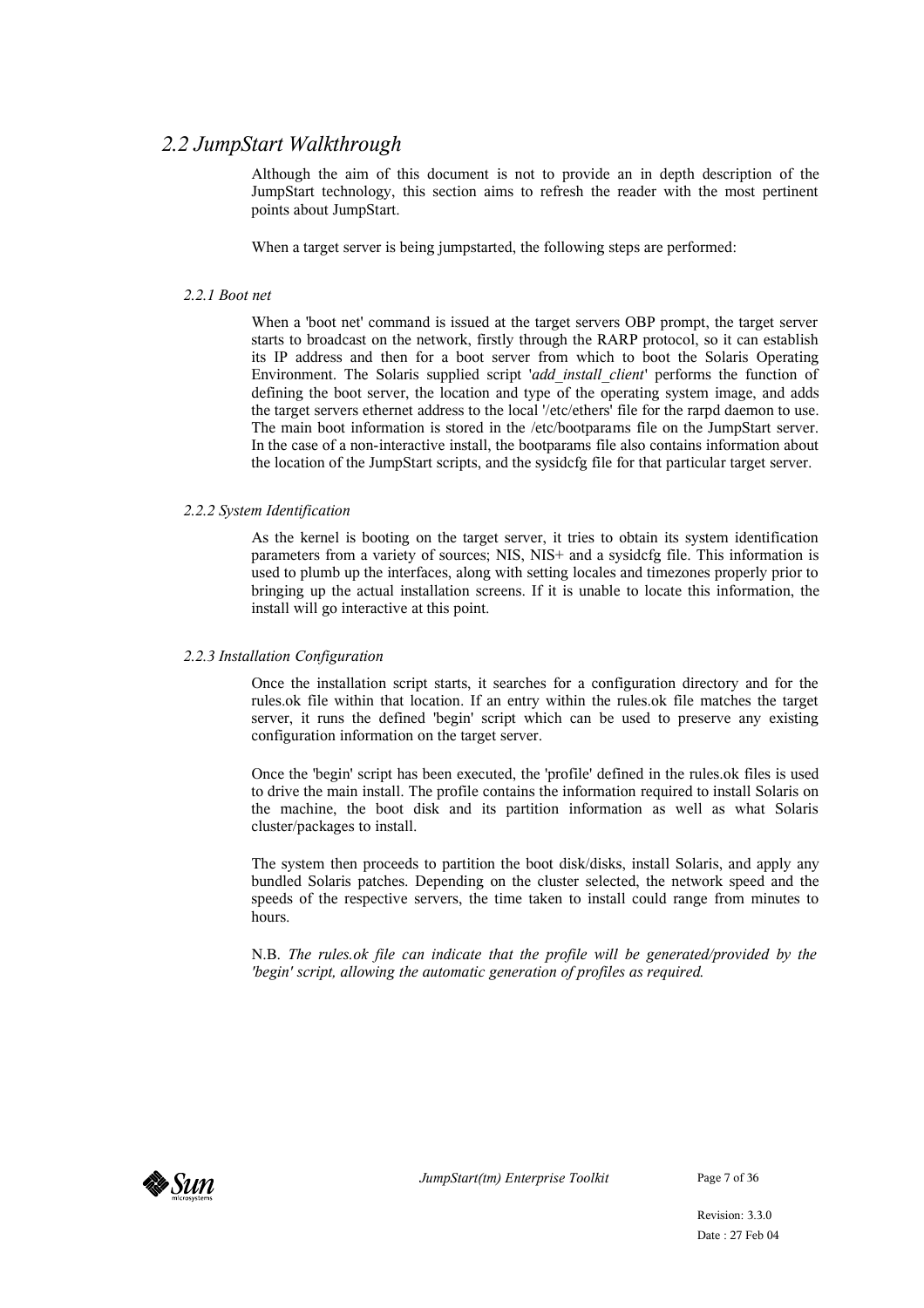#### *2.2.4 Post Installation Configuration*

After the installation phase, the target server then proceeds to run the '*finish'* script as defined in the profile file. At this point, the target server operating system is running an NFS mounted version of the kernel, with volatile files in /tmp, which is held in memory. The freshly installed real operating system is mounted on "\$ROOTDIR" (typically /a). The configuration directory (where the rules.ok file is found, and where the begin, profile and finish files are placed relative to) is mounted on "\$SI\_CONFIG\_DIR".

Typically, a finish script will install the recommended patch cluster and any other hardware specific patch clusters defined, along with whatever else the author has decided to put into the script. It is however, up to the system administrator to write this script and test it thoroughly.

Once the finish script has completed, the system will reboot off the freshly installed disks and become a standalone machine, with no further dependency on the installation server.

#### *2.2.5 Post-boot*

Some packages do not install cleanly when the new root disks are available through "\$ROOTDIR", even though pkgadd and patchadd have a -R flag to cope with this situation. In most cases, the problem lies with the package or patch postinstall scripts, which try to directly change items under /, i.e. /kernel/drv rather than \${PKG\_INSTALL\_ROOT}/kernel/drv.

To overcome this limitation, the most common workaround, is to drop an additional 'rc' script into the newly installed system, so that it is executed on the first boot, and additional configuration can be performed. This does have the added benefit of not requiring any special options to pkgadd/patchadd, since root really is on / at this point.

## *2.3 Traditional Weaknesses*

The majority of the weaknesses in the traditional method of automating installs using JumpStart are time based. By the time an administrator has worked out how to install the application in an automated fashion and has crafted the scripts to be executed through the finish mechanism, the problem of debugging the final work is hindered by the fact you need to do a full Solaris installation before getting to the actual script under test.

In many cases, the only time JumpStart is beneficial, is if there are a huge number of nearly identical machines to build. Not a common situation to be found in.

This problem is often compounded by the fact that the scripts themselves are often hardcoded with configuration information. Normally this information is constant across the builds at that point in time, but when re-approached in the future, the values often need changing. At this point, the new system administrator makes the decision to change the script, therefore breaking builds of older machines which still reference it, or making a copy of the script and changing the new version. This code forking of the script leads to problems when bugs are located in the original or indeed one of the derivatives: where else has the code been copied ? If we change the other version(s), how do we satisfy ourselves that the change doesn't break their functionality ?

The JumpStart Enterprise Toolkit is the product of many contributors from around the world within Sun, who wanted to develop a common framework that would eliminate these weaknesses.



*JumpStart(tm) Enterprise Toolkit* Page 8 of 36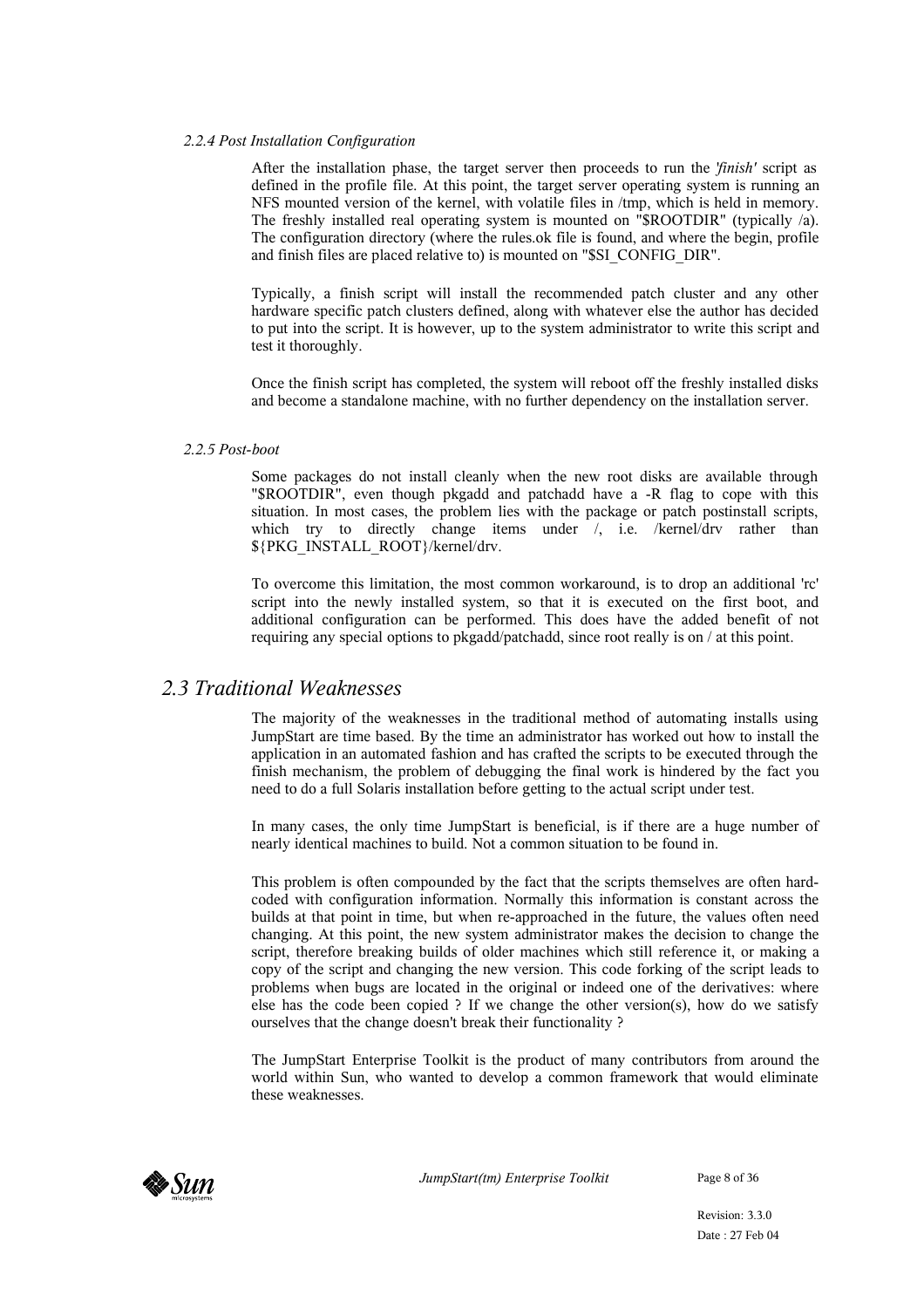The JumpStart Enterprise Toolkit is delivered in standard Solaris 'pkgadd' format. The key package, SUNWjet, contains the basic framework and a module to configure standard Solaris Operating Environment installation tuneables.

The toolkit uses a modular approach for additional functionality, and these modules are delivered as separate packages, all of which are dependant on the main core toolkit package. Every module package can be considered as the glue between the standardised configuration approach found in the toolkit, and the actual product installation scripts. Each module uses tools and utilities provided within the core toolkit to install and configure a particular (un)bundled product, reducing the complexity of the module scripts, and removing most duplication of code.

The toolkit packages do not contain the application binaries for associated products. or the required Solaris Operating Environment images. These must still be obtained as usual and copied to the appropriate locations on the JumpStart server. The toolkit provides utilities to assist with this task.

## *3.1 Hardware Requirements*

## *3.1.1 Installation Server*

Any machine capable of running the Solaris Operating Environment and which is based on either the SPARC or Intel x86 architecture can be made into a JumpStart server. Although the toolkit itself does not consume any significant amount of disk space, the server must have access to enough local storage to accomodate any Solaris images, application packages and patches that will be used for installations.

In a typical install, the following disk requirements were observed; the actual sizes will vary dependant on the modules, operating systems and applications and patches required.

| Filesystem      | Observed size | <b>Recommended Free Space</b> |
|-----------------|---------------|-------------------------------|
| $\sqrt{opt}$    | 2Mh           | 5M <sub>b</sub>               |
| /export/install | 3Gb           | 4Gb or more                   |

#### *3.1.2 Network*

The JumpStart server needs to be on the same subnet (without using routers) as the target servers to be built. The toolkit does not offer easy configuration of 'boot servers' as found in traditional JumpStart, but such 'boot servers' can be created if required.

The speed of the network does affect the installation times, but in our experience, the main limiting factor is the updating of the package database on the target server, hence local disk speeds on the individual target server. When using technologies such as WebStart Flash, the speed of the network is much more influencial. Anything from 10BaseT to Gigabit has been successfully deployed.

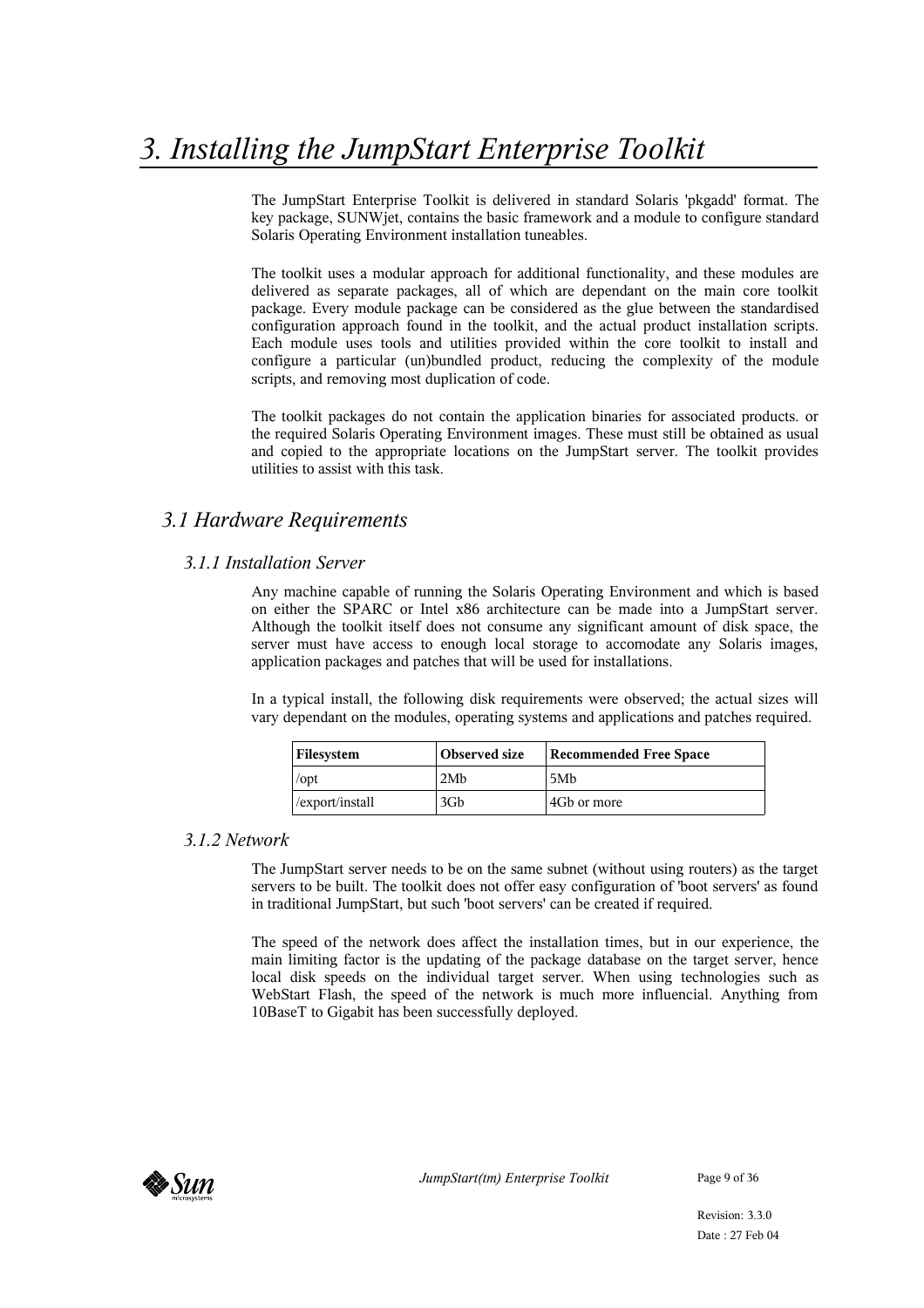It is recommended that a backup, admin or private JumpStart network be utilised for building the target servers. If this is not available, the user must be aware of the implications on security and network bandwidth of building target servers over a public and/or production network.

## *3.2 Installing the JumpStart Enterprise Toolkit*

The installation of the toolkit can be performed by adding the core toolkit package followed by any additional modules that are required. For this example we will just use the core toolkit.

You will need to be the root user on the JumpStart server to perform this operation.

#### **# pkgadd -d . SUNWjet**

The toolkit will be installed in /opt/jet by default and during the installation of the package, it will automatically share the /opt/jet directory through NFS, as a read-only filesystem.

## *3.2.1 Configuring Default Media Paths*

The JumpStart Enterprise Toolkit is designed to make the management of associated Solaris and application media as simple as possible. The toolkit uses a simple configuration file (/opt/jet/etc/jumpstart.conf) to define where Solaris media, application media and patches should be placed. By default these locations are set to subdirectories of /export/install but can be changed by the installer.

| <b>JS SOLARIS DIR</b> | Location of Solaris images                |
|-----------------------|-------------------------------------------|
| <b>JS PKG DIR</b>     | Location of application media             |
| <b>IS PATCH DIR</b>   | Location of Solaris & application patches |

These locations should be reviewed at this point and changed before proceeding further. It is also the responsibility of the installer to ensure that the selected areas are properly NFS exported so that the target servers can access them during the build.

To export the areas, the file /etc/dfs/dfstab should be edited and once completed, the NFS server restarted.

## *3.2.2 Other Toolkit Defaults*

Within the configuration file (/opt/jet/etc/jumpstart.conf) are two other configuration parameters. The first is *JS\_Default\_Root\_PW*, which should contain the encrypted form of your default root password. Root passwords can be set on an individual target server basis, but when creating a new configuration, this value will be used.

By default the value '*boajrOmU7GFmY'* will be present, which translates to '*newroot'*.

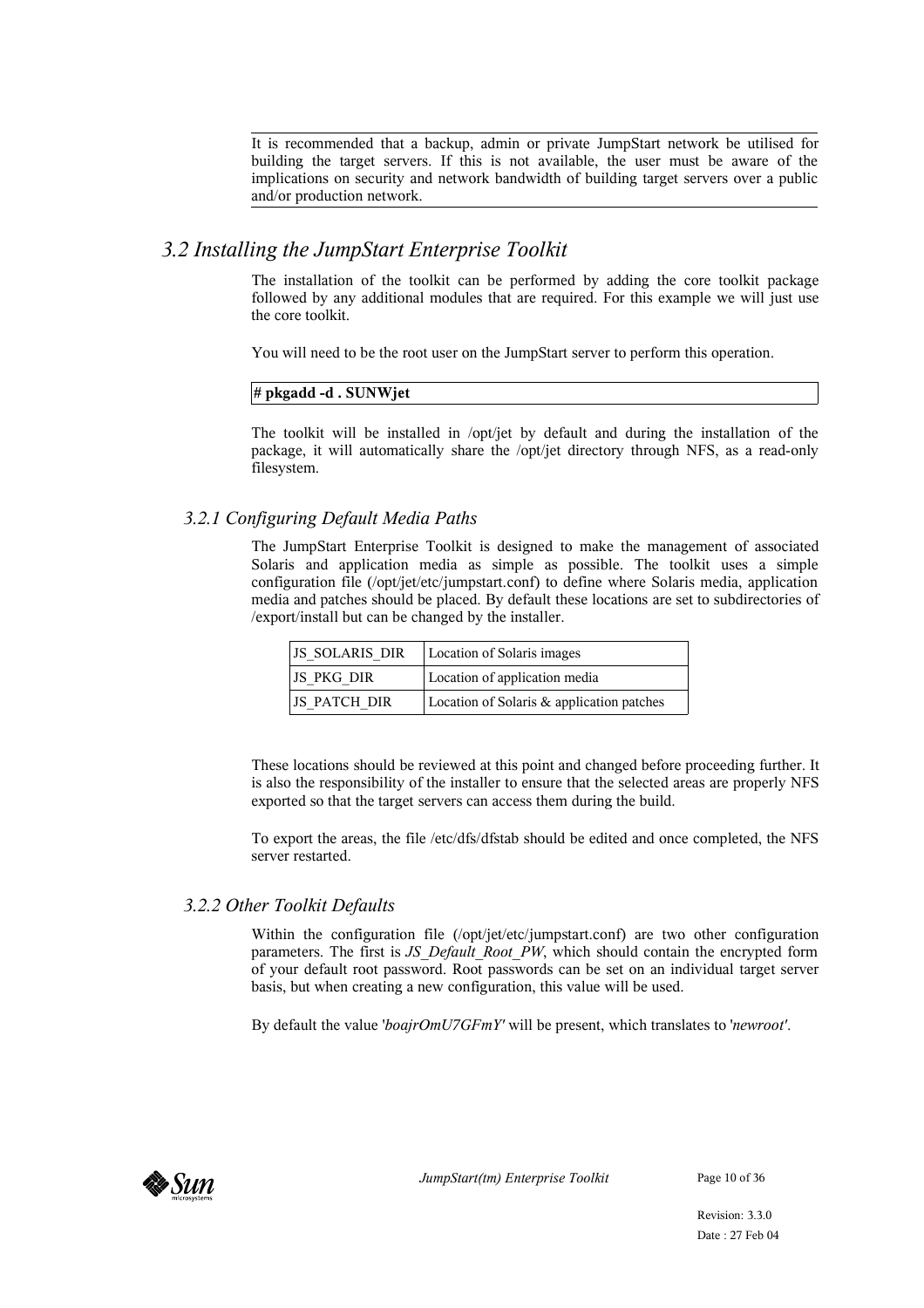The other configuration option is *JS\_BUILD\_DIR* which identifies a location on the target server that will be used to store configuration information and scripts to be used through the JumpStart process. Once the build has completed, this directory is no longer required and can be deleted. Since it also holds configuration information from the JumpStart server, this may well be considered a security risk and/or a good backup in the case of disaster. The choice of location and what to do with the resulting directory is left up to the reader. By default, an area under /var/opt/sun/jet is used and is left on the machine after the build.

#### *3.2.3 Removal of the Toolkit*

If you should wish to remove the toolkit, simply remove any modules that have been added, followed by the toolkit framework package itself.

#### **# pkgrm SUNWjet**

If you have shared out any other media directories, you will need to edit the / etc/dfs/dfstab file by hand and remove the unwanted entries.

## *3.3 Toolkit Directory Structure and Contents*

The toolkit resides in a single directory, by default /opt/jet, with each of the main components in sub-directories as follows.

#### *3.3.1 Top level files*

The top level directory contains several files:

- rules: a generic rules file for all target servers.
- rules.ok: version of the 'rules' file with a checksum.
- check: script to generate the file 'rules.ok' from the file 'rules'.

None of the above files should ever need to be modified by the installer.

• jumpstart.conf: configuration options for the toolkit - see sections 3.2.1 & 3.2.2.

#### *3.3.2 Templates directory*

The *Templates* directory contains a template file for each of the target servers to be built by this JumpStart server.

A template file can be created using the *make\_template* script found in the '*/opt/jet/*bin' directory, and can be tailored to include the appropriate product configuration options as required. See Section 4.3 for further information.

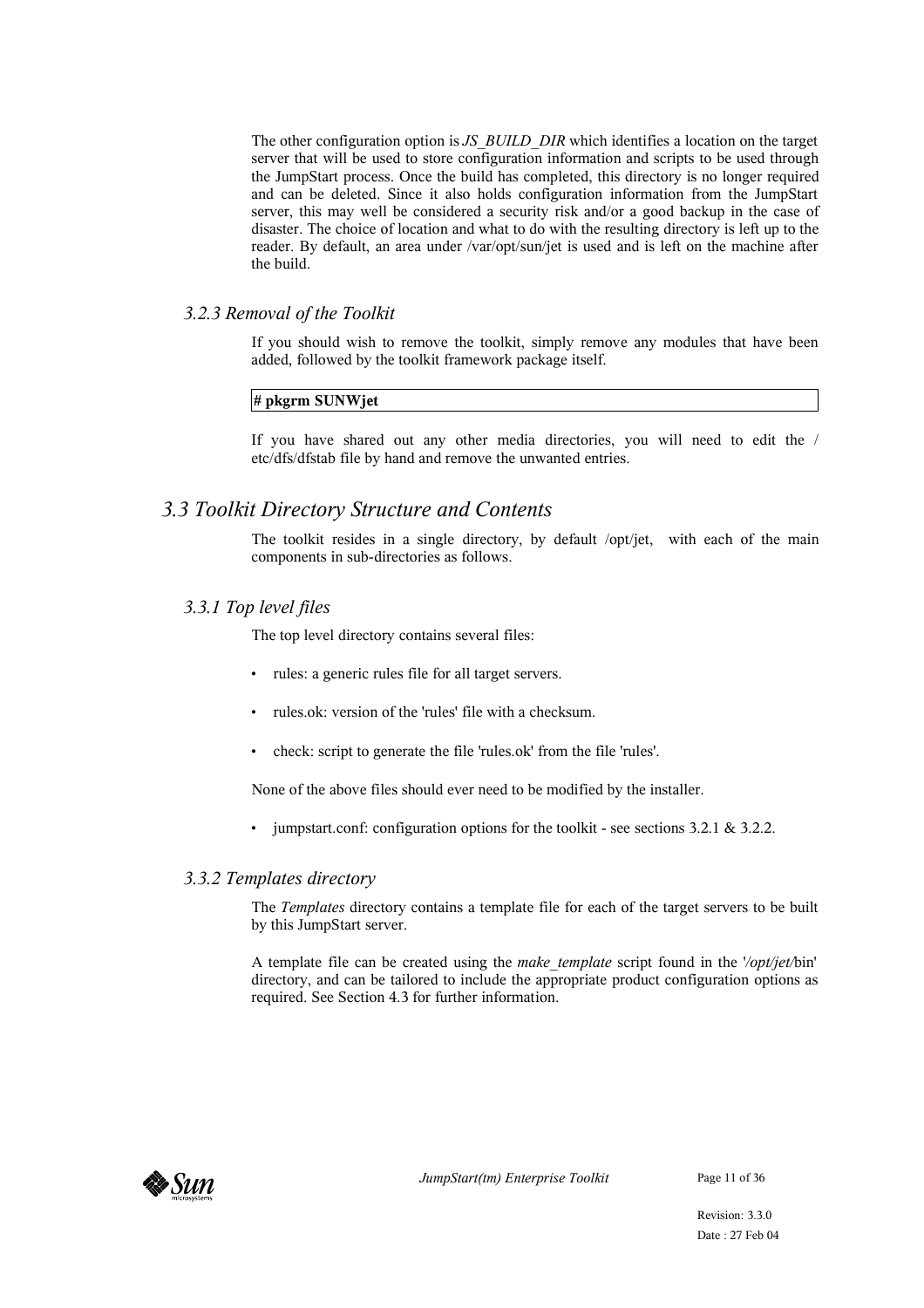#### *3.3.3 Clients directories*

The *Clients* directory consists of a set of subdirectories, one named after each target server. On a fresh install, this directory will be empty until the first target server is defined.

The individual target server subdirectory will contain at least the following files:

- sysidcfg : file required for the target server to identify itself non-interactively.
- <target server>.conf: copy of the template used to define the target server.
- profile: normal JumpStart profile file describing the disk partitioning and the Solaris cluster to be installed.

This target server specific directory is created and populated through the use of the *make\_client* script found under the *'/opt/jet/bin'* directory.

#### *3.3.4 Products directory*

The *Products* directory contains a set of sub-directories, one for each product module available for installation. The core toolkit contains two modules called "base\_config" and "custom" which contains the Solaris patching, configuration and tuning scripts, along with a mechanism for adding arbtrary packages, patches, files and scripts to a target server.

Each module subdirectory contains at minimum a single file called "install" and this file will perform all the installation tasks required by the module. The toolkit provides a set of functions that can be called from within this script to perform common tasks such as adding packages, patches, copying files, and specifying post-boot scripts to be run. In essence, the scripts within this directory contain the logic required to install a particular product, with some of the common tasks being performed by a set of toolkit supplied library functions.

If the product installation includes packages to be installed, a package.matrix file is included which contains a list of supported operating systems and product version numbers with a list of the packages required to be installed. There is also a patch.matrix file which will define the required patches in a similar fashion.

Any additional non target server specific files needed for the installation of this product may also reside in this directory.

#### *3.3.5 Utils directory*

The *Utils* directory should be considered the private area of the toolkit. Within this directory are several files and scripts, the more important are briefly described below.

- server functions.sh: This file is only used by scripts that run on the JumpStart server itself; it provides some simple functions that are JumpStart server specific.
- lib: This directory contains the set of functions which can be used by the finish script and all the module install scripts. This is where all the common utilities actually live.



*JumpStart(tm) Enterprise Toolkit* Page 12 of 36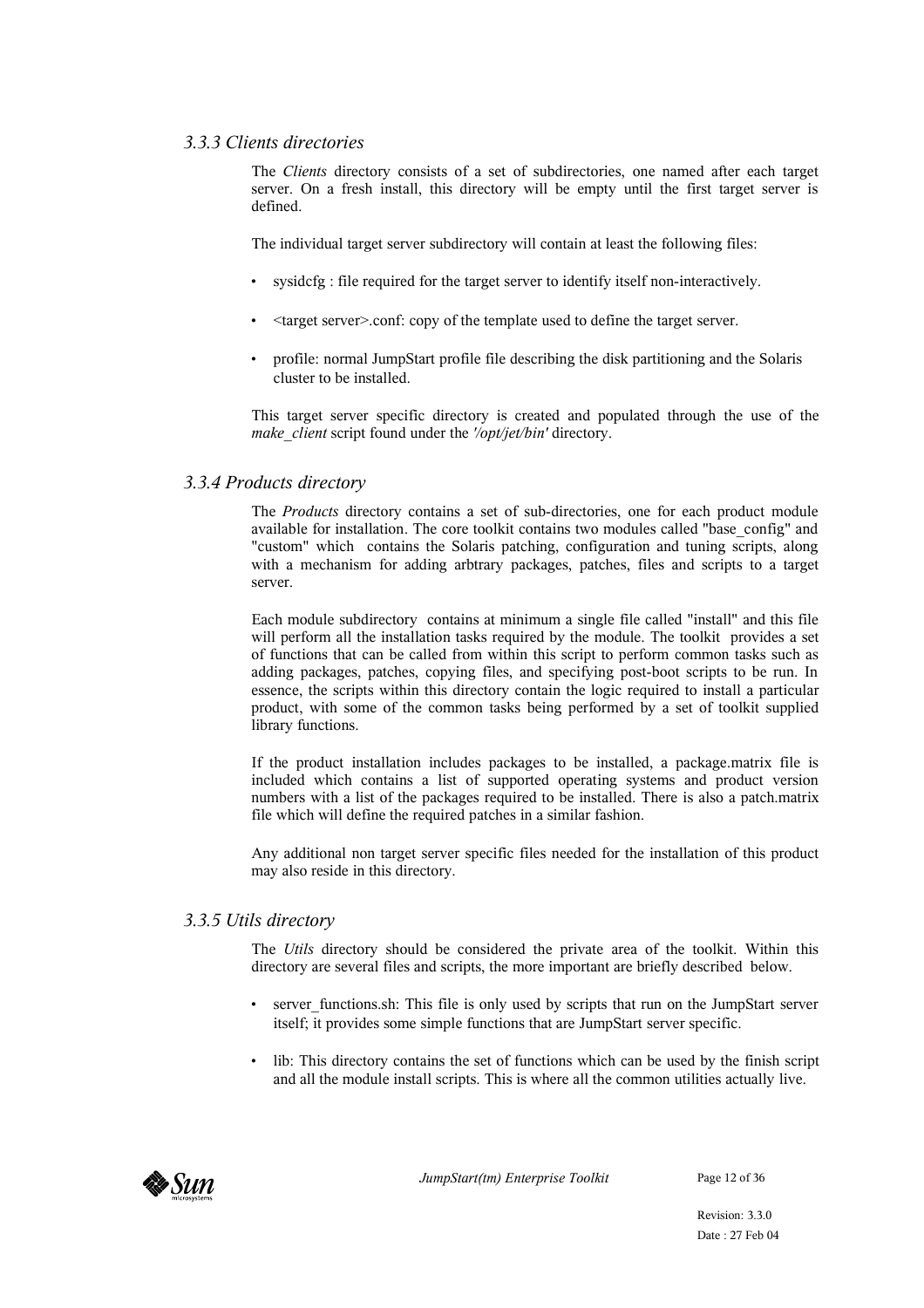- S99jumpstart: This script is copied onto the target server and is used to run any post installation scripts at subsequent reboots.
- begin: a generic begin script which is to extract the profile information for the target server.
- finish: a generic finish script which is used to set up the toolkit environment on the target server and then call each of the requested product install scripts in turn.
- mediamgmt: this directory contains the methods used to obtain media from the JumpStart server. By default, the target server will use NFS.

#### *3.3.6 bin directory*

The *bin* directory contains the utility scripts that are intended for the system administrators who are using the toolkit. It can be added to '\$PATH' for the root user, but should not be added to the '\$PATH' for regular users, since most of the JumpStart scripts require root access to execute.

A brief description of the more important scripts now follows:

- add solaris location: This script is used to inform the toolkit of the location of a Solaris image.
- copy product patches: This script is provided as an easy way to copy product patches, provided the product complies to the patch.matrix form of installation. Currently all the base products do.
- copy product media: This script is provided as an easy way to copy product media, provided the product complies to the product.matrix form of installation. Currently all the base products do.
- copy solaris media: This is a wrapper around the 'setup install server' script found on the Solaris CD, and combines the copy with the add\_solaris\_location script automatically.
- copy solaris patches: This script copies the appropriate SunSolve patches to the appropriate location on the JumpStart server for subsequent installation on the target server.
- make template: This script creates a basic template for the target server by combining the appropriate product configuration files that have been installed into the toolkit.
- make client: This script parses the target server template file, and creates the required files in the Clients directory for that server.

The usage of all of these commands can be displayed by running the command with no arguments.

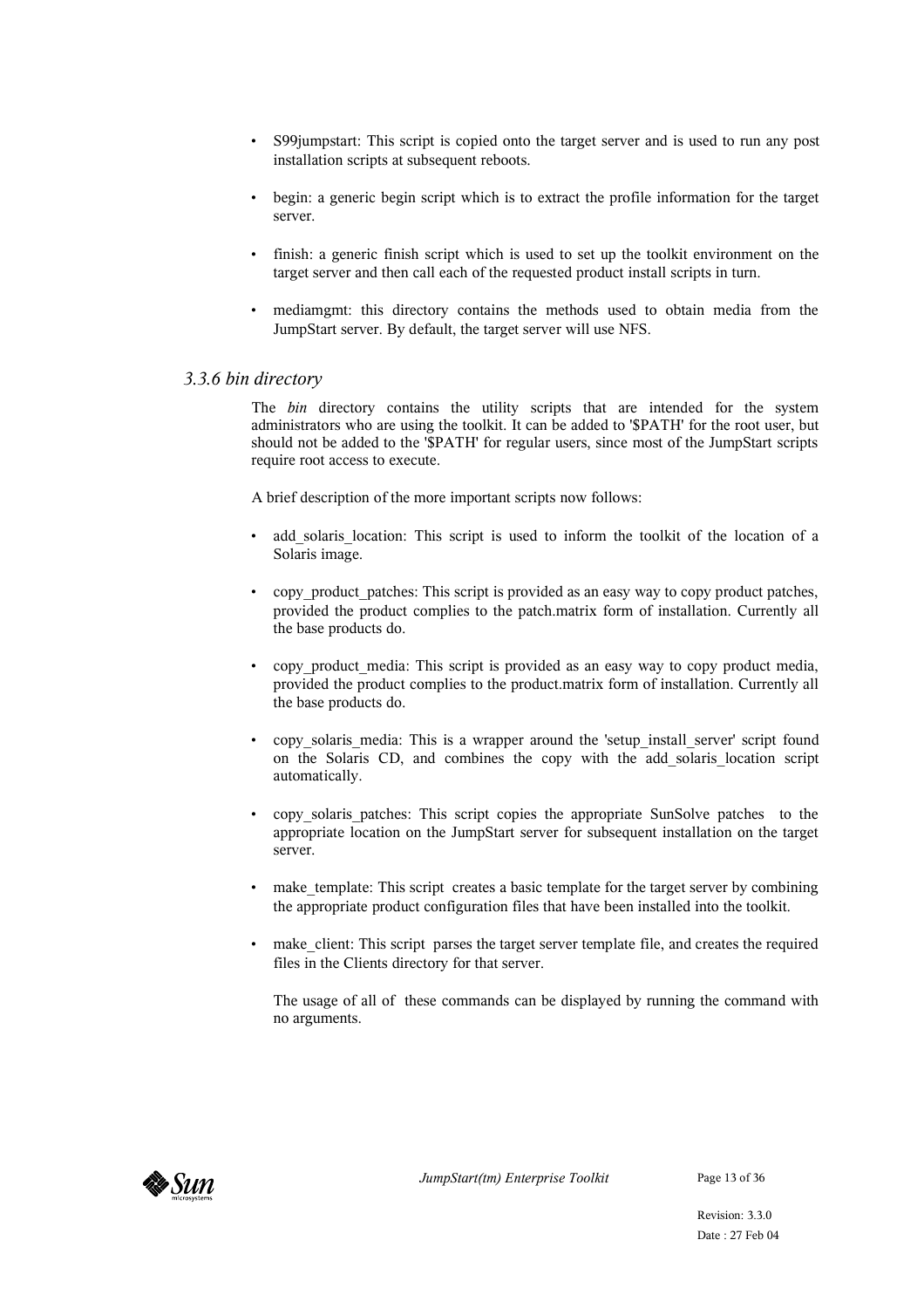Before any target servers can be built from the JumpStart server, a number of steps must be taken in order to populate the server with the required media.

## *4.1 Solaris Media Installation*

To provide basic JumpStart functionality, an image of the appropriate Solaris Operating System media must be installed on the JumpStart server.

The version or versions of Solaris to be copied onto the JumpStart server depend on those required by the target server(s), and indeed, multiple versions of the Solaris media can be installed on the same JumpStart server at the same time.

While it is recommended the media is copied to disk on the JumpStart server, it is not essential, and the CD-ROM can be shared appropriately to allow the target servers to boot of it. The configuration and use of a CD-ROM is beyond the scope of this document and will severely restrict the performance of the target server build, along with the ability to support multiple versions of Solaris.

#### **DO NOT SIMPLY COPY THE SOLARIS MEDIA, YOU MUST USE EITHER THE SCRIPTS ON THE SOLARIS CD, OR THOSE PROVIDED BY THE TOOLKIT, OTHERWISE YOUR JUMPSTART MAY FAIL!**

#### *4.1.1 Copying the Solaris Image to Disk Using the Toolkit*

Mount the Solaris CD-ROM on the JumpStart server, either through a local CD-ROM, or using a shared CD-ROM on the network.

For a oneshot installation, use the copy solaris media command in the /opt/jet/bin directory. This utility requires a single argument, the location of the media to copy.

#### **# /opt/jet/bin/copy\_solaris\_media /cdrom/cdrom0**

This utility will copy the media to an area under \$JS\_SOLARIS\_DIR (defined in / opt/jet/etc/jumpstart.conf), and then add the location of the media into the toolkit. Once it has completed, it will output details of the image just copied.

Please note, the time taken to copy the image depends on the speed of the media it is being copied from. An old single speed CD-ROM will take a considerable quantity of time, and should probably be left overnight!

## *4.1.2 Copying an Image using 'setup\_install\_server'*

You can also use the *'setup install server'* script that is located on the Solaris CD to copy the media to the JumpStart server. If you use this approach, please be aware of the need to also run the '*add\_to\_install\_server*' script that is found on CD2 of Solaris 8 and above, otherwise you are not creating a complete image on the JumpStart server.

Once completed, please register the location using the next procedure.



*JumpStart(tm) Enterprise Toolkit* Page 14 of 36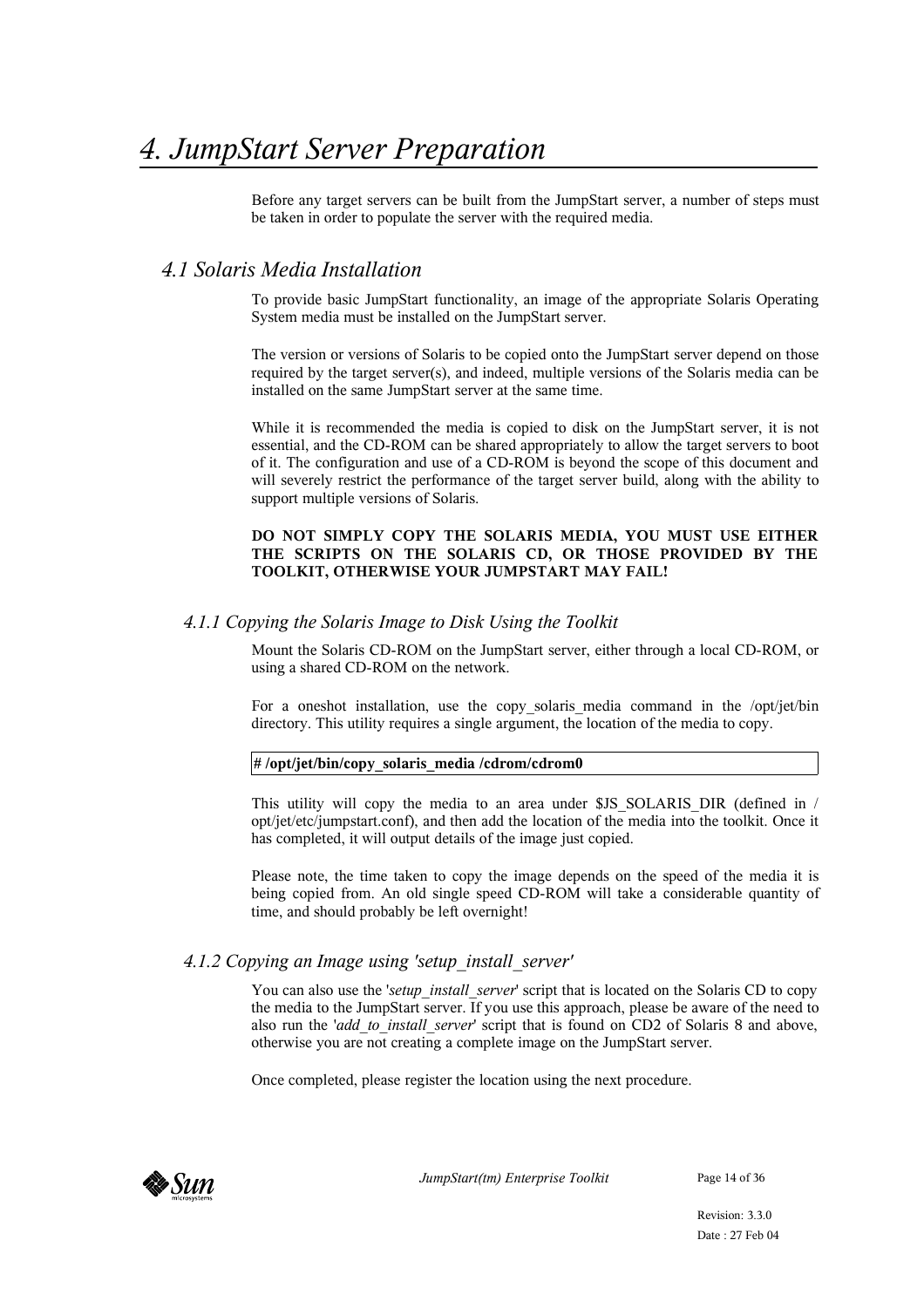#### *4.1.3 Registering Existing Solaris Images*

When using self copied or existing media locations, you need to take one further step, which is to inform the toolkit of the location of the media by using the '*/opt/jet/bin/add\_solaris\_location*' command.

#### **# /opt/jet/bin/add\_solaris\_location <tag> <path to image>**

The tag parameter allows you to refer to this image by a shortened or abreviated name, rather than having to remember the complete path of the image. The tag is an arbtrary single word of text to describe the image; examples: 8\_0202, 9\_GA etc

#### *4.1.4 Checking for Existing Images*

The toolkit provides a utility command '*list\_solaris\_locations*' which will list each tag and its corresponding physical location on the JumpStart server.

This utility is especially useful when working on a pre-existing JumpStart server that has been set up or modified by another person.

The locations of the Solaris images are maintained in a simple flat file in the /opt/jet/etc directory - solaris media locations. If you remove an image, you can just edit this file and remove the entry for the image.

## *4.2 Solaris Recommended Patches*

In order to install the recommended patch cluster you will first need to locate the tarball on either a SunSolve CD, or have previously downloaded the recommended patch cluster from the SunSolve online web site. Obtaining the recommended patch cluster is beyond the scope of this document.

#### *4.2.1 Copying Recommended Patches Using the Toolkit*

The toolkit provides a utility function '*/opt/jet/bin/copy\_solaris\_patches*' which will put the patches in the correct location, as defined by *JS\_PATCH\_DIR* in the configuration (/opt/jet/etc/jumpstart.conf) file.

#### **# /opt/jet/bin/copy\_solaris\_patches <os version> <path to patch cluster>**

The utility takes two arguments, the first being the version of the Solaris Operating Environment, examples 2.6, 7, 8 or 9; the second argument is the full path to the patch cluster itself. This could be the path to the file on the SunSolve CD, or the path to a downloaded online version.

If you are unsure about the correct value for 'os version', the argument is the prefix to the file, for example if the cluster is "2.5.1\_Recommended.tar.gz", then 'os version' is "2.5.1".

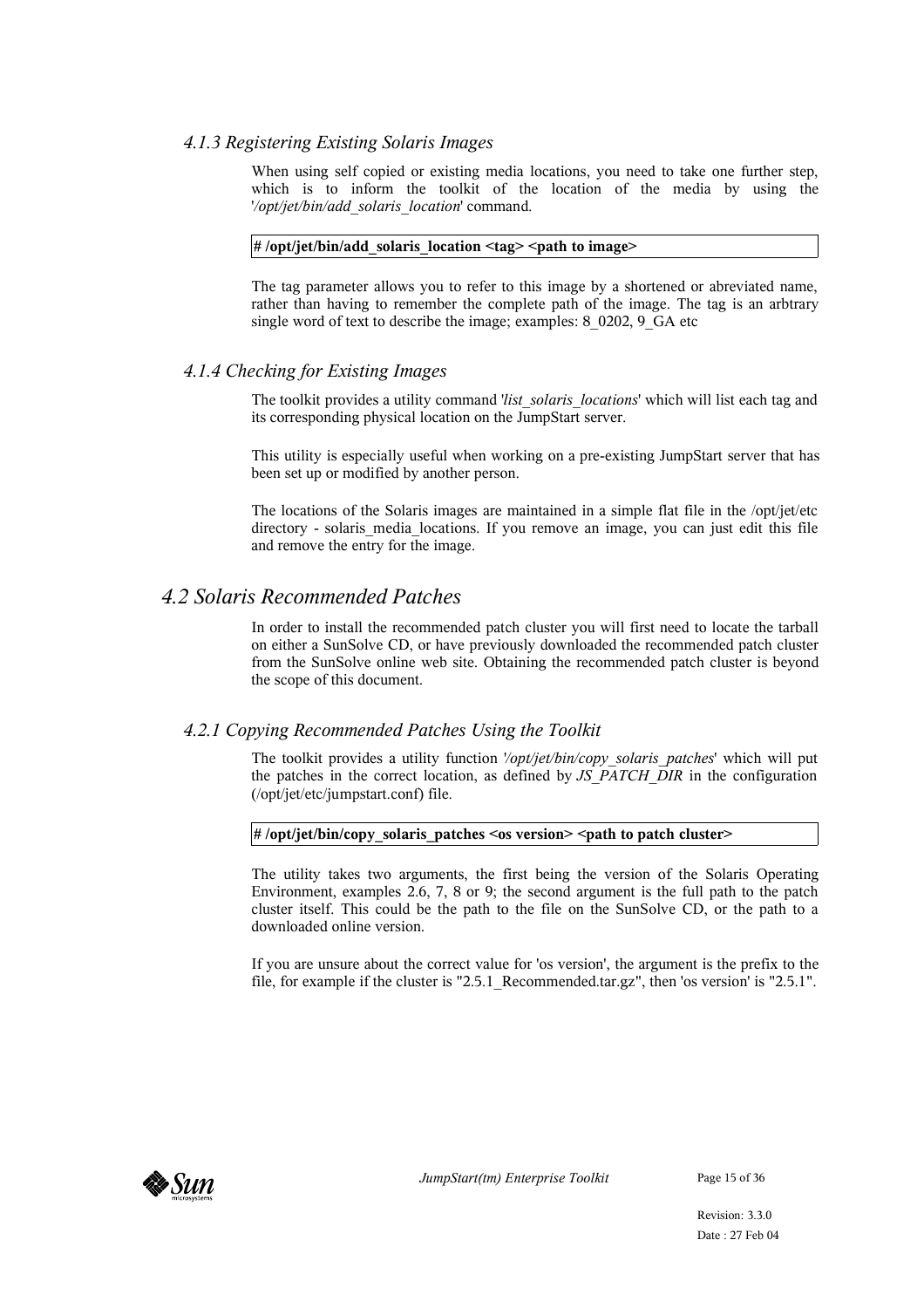#### *4.2.2 Manually Populating Recommended Patches*

The recommended patches are expected to reside in *JS\_PATCH\_DIR*, as defined in the configuration file (/opt/jet/etc/jumpstart.conf). The patch clusters should live directly under that directory, for example "/export/install/patches/8\_Recommended" and be fully extracted from their tarball.

If you wish to add additional patches, there is a file called "*patch\_order*" which defines which patches are installed and their associated order of installation.



*JumpStart(tm) Enterprise Toolkit* Page 16 of 36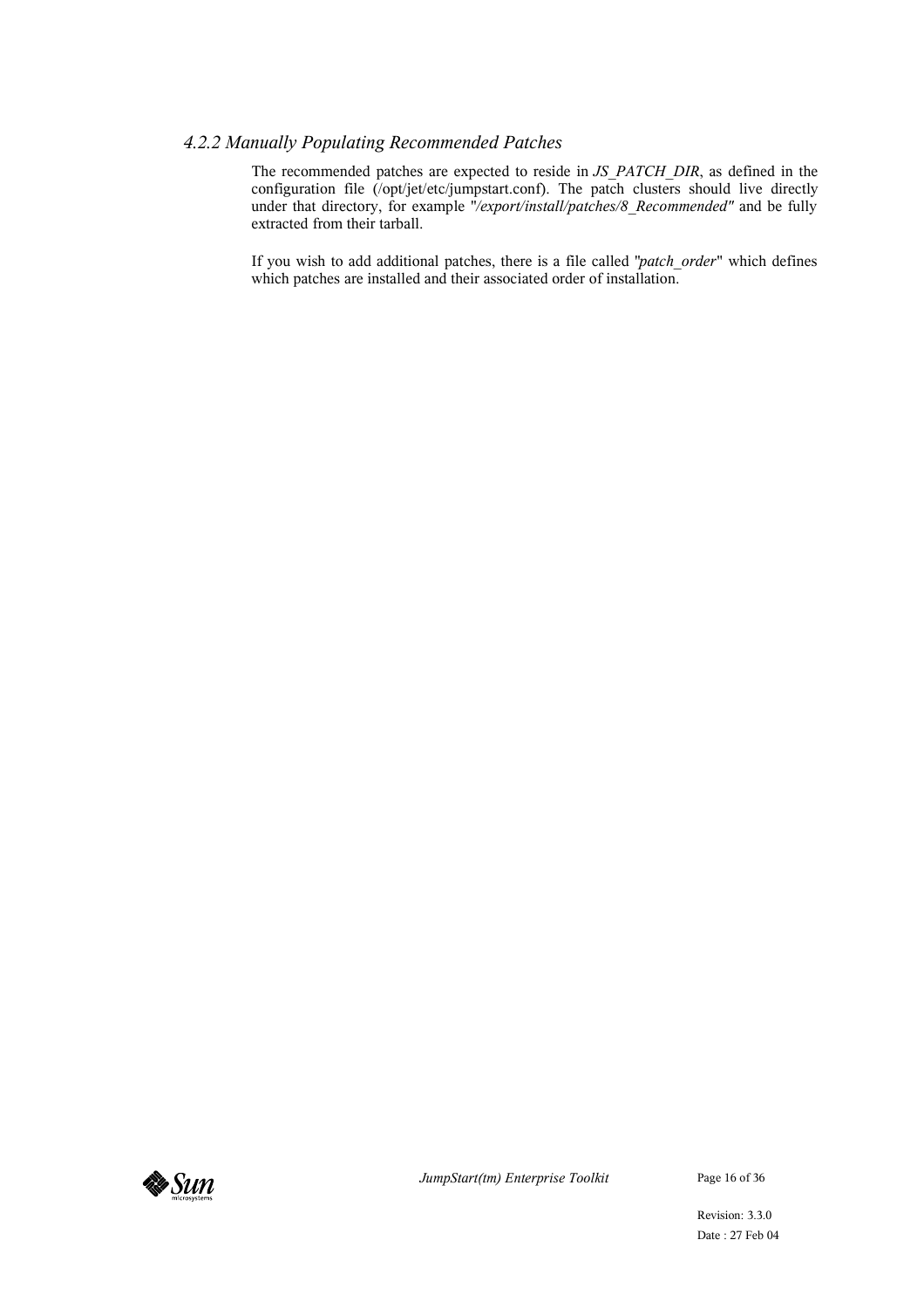There are a number of steps required to prepare the toolkit for installation of a new target server:

- Ensure the JumpStart server has all the required media, packages and patches.
- Collate all information necessary to build the target server.
- If using DNS, populate the JumpStart servers hosts files with target server details.

## *5.1 Target Server Preparation*

#### *5.1.1 Collate all information necessary to build the target server*

This includes such things as hostnames, ip address and product licence keys.

Remember to allow time to apply for and receive any required licence keys.

#### *5.1.2 Populate local hosts files with target server details (optional)*

When using DNS without a local entry in the JumpStart servers /etc/hosts file, the JumpStart server will use fully qualified names in /etc/bootparams for the target server, but the target server itself will only supply an unqualified name during the bootparams request. The outcome is that the target server will not be able to locate a suitable configuration entry and the installation will go interactive.

To overcome this issue, create an entry for the target server in /etc/hosts on the JumpStart server. Ensure that this ip address is unique and is on the same network as the JumpStart server.

## *5.2 Create a 'template' for the Target Server*

All of the target server configuration is performed through the use of a single flat file template. To create a new template for the target server, use the '*/opt/jet/bin/make\_template'* script with a single argument of the target server name.

#### **# /opt/jet/bin/make\_template <target server name>**

This will then create a new template file /opt/jet/Templates/<target server name>

If the Toolkit has been supplemented with additional modules, this template will contain all configuration options for all modules. To limit the modules presented in the template, list the individual modules you require after the target server name.

#### **# /opt/jet/bin/make\_template <target server name> <module1> <module2>....**

The standard module "base\_config" will always be included. To overwrite an existing template, make\_template can be called with the "-f" option.



*JumpStart(tm) Enterprise Toolkit* Page 17 of 36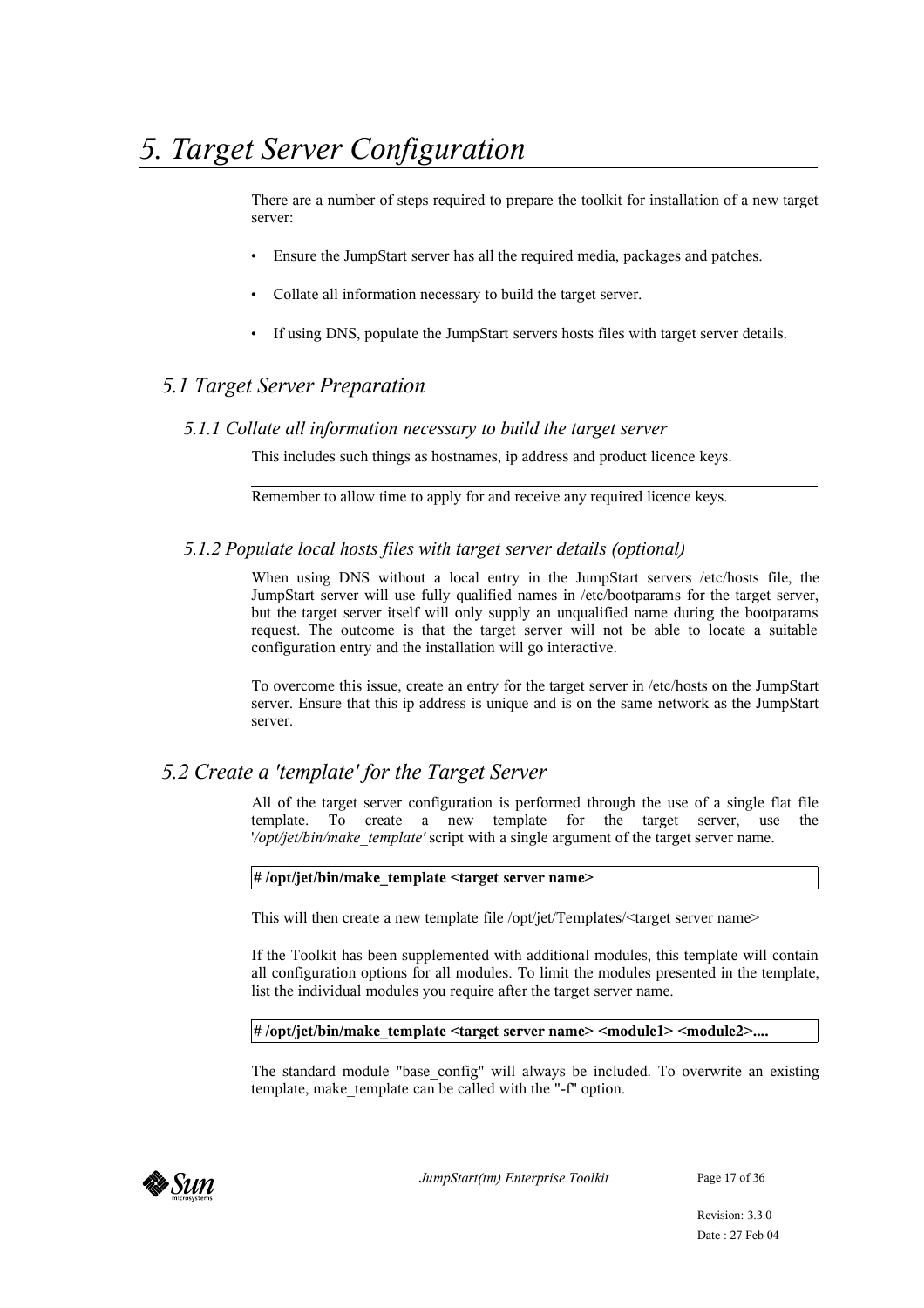## *5.3 Customise the New Template*

The template should now be edited using your editor of choice; the minimum configuration should include the architecture type, ethernet address and Solaris version to be installed on the target server. The Solaris version is one of the tags defined earlier in section 4.1; these can be listed by using the '/*opt/jet/bin/list* solaris locations' command.

The template file itself is sourced by a bourne shell script, so must conform to standard bourne shell construct rules. For example, variables that have multiple values must be enclosed by either single or double quotes. In addition, special characters such as ';' and '\*' must be protected by quotes to prevent shell expansion etc.

The template file contains many comments to assist with the definition of the target server. Further information on module specific configuration can be found in a file named 'ReleaseNotes' which should be present in all modules, under the module specific directory within /opt/jet/Products.

## *5.4 Set up the JumpStart*

Once the template has been edited, the actual files required to enable a JumpStart install must be created, and specific scripts run. The toolkit provides a utility command called '*make client*' to perform this task. This utility will create and populate the / opt/jet/Clients/<target server> directory with all the required information to boot the target server according to the details in the template. It will also ensure that the JumpStart framework is primed to allow install requests from the target server.

#### **# /opt/jet/bin/make\_client <target server name>**

The '*make\_client*' script configures the JumpStart server with the appropriate files for the target server and then calls the standard '*add\_install\_client'* script, supplied within the particular operating system image. It also performs a number of checks on the information supplied in the template and may indicate possible problems with the configuration.

It should be noted that the template is purely a mechanism for collating all the configuration into one location. It serves no other purpose. If you subsequently need to change an option in the template, you must remember to re-run the '*make\_client*' command to propogate your changes into the '/opt/jet/Clients' area.

When re-running the *'make client'* command, you will need to supply the '-f' option to force the overwrite of the exisitng configuration information.

The target server specific directory will now contain all the information that will be required during the install, and in particular, the JumpStart specific files 'profile' and 'sysidcfg' will have been automatically created.

Files and scripts that are to be applied to the target server, as defined by the custom product in the template, should also be placed relative to this target specific directory.



*JumpStart(tm) Enterprise Toolkit* Page 18 of 36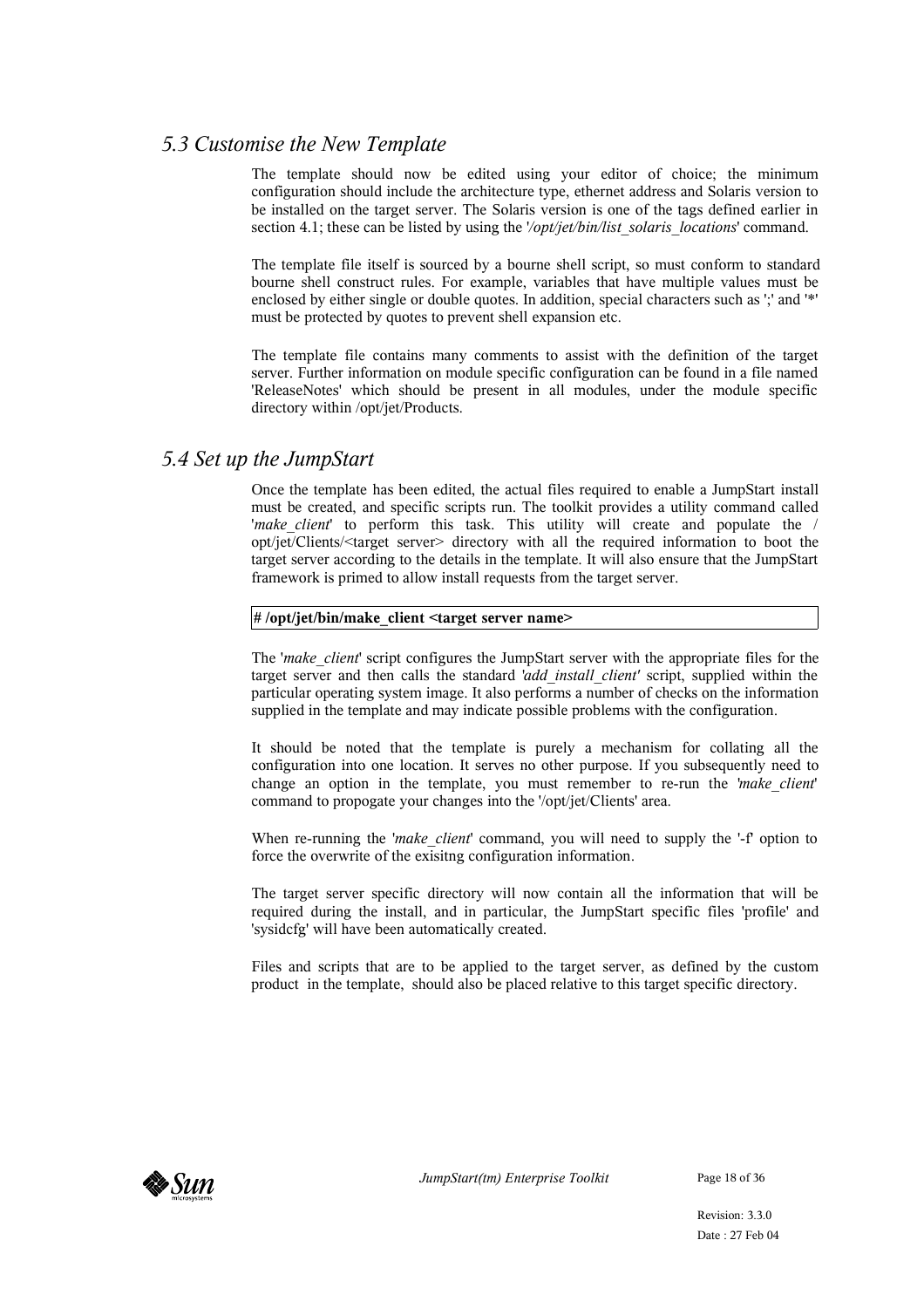## *5.5 Instigating the Build*

To start the build process on the target server, make sure the target server is at the Open Boot Prom 'ok' prompt, and use the command:

ok **boot net - install - w**

Please note: there are spaces between every word on this line including before and after the dashes (-).

## *5.6 Build Sequence*

Before covering some extended features of the toolkit, a brief walk through of the build sequence is required, so that behaviour can be fully understood.

The build sequence of the JumpStart Enterprise Toolkit is as follows:

- Standard Solaris installation phase
- Standard JumpStart finish script called
- Individual module 'install' scripts called
- Target server reboots
- <optional> Platform related installation tasks; reboot after each level
- <optional> Application related installation tasks; reboot after each level
- <optional> Final installation tasks (no reboot)
- login prompt appears on the console etc

The optional steps after the initial reboot are dependant on the individual modules configured within the target server template. Modules can be written in such a way that they request that the toolkit perform additional work after the first reboot. In this request they can identify whether the work should be in the 'Platform' related area, the 'Application' related area or whether the work needs to be done at the end, when there are no more planned reboots.

This distinction of Platform and Application is important, as it allows a module developer to disregard any other modules that have been or may be written. For example, the configuration of a volume management product would be done within the 'Platform' scope, while a database would be in the 'Application' scope. Neither need to know about the existence of the other, or need to consider possible interaction.



*JumpStart(tm) Enterprise Toolkit* Page 19 of 36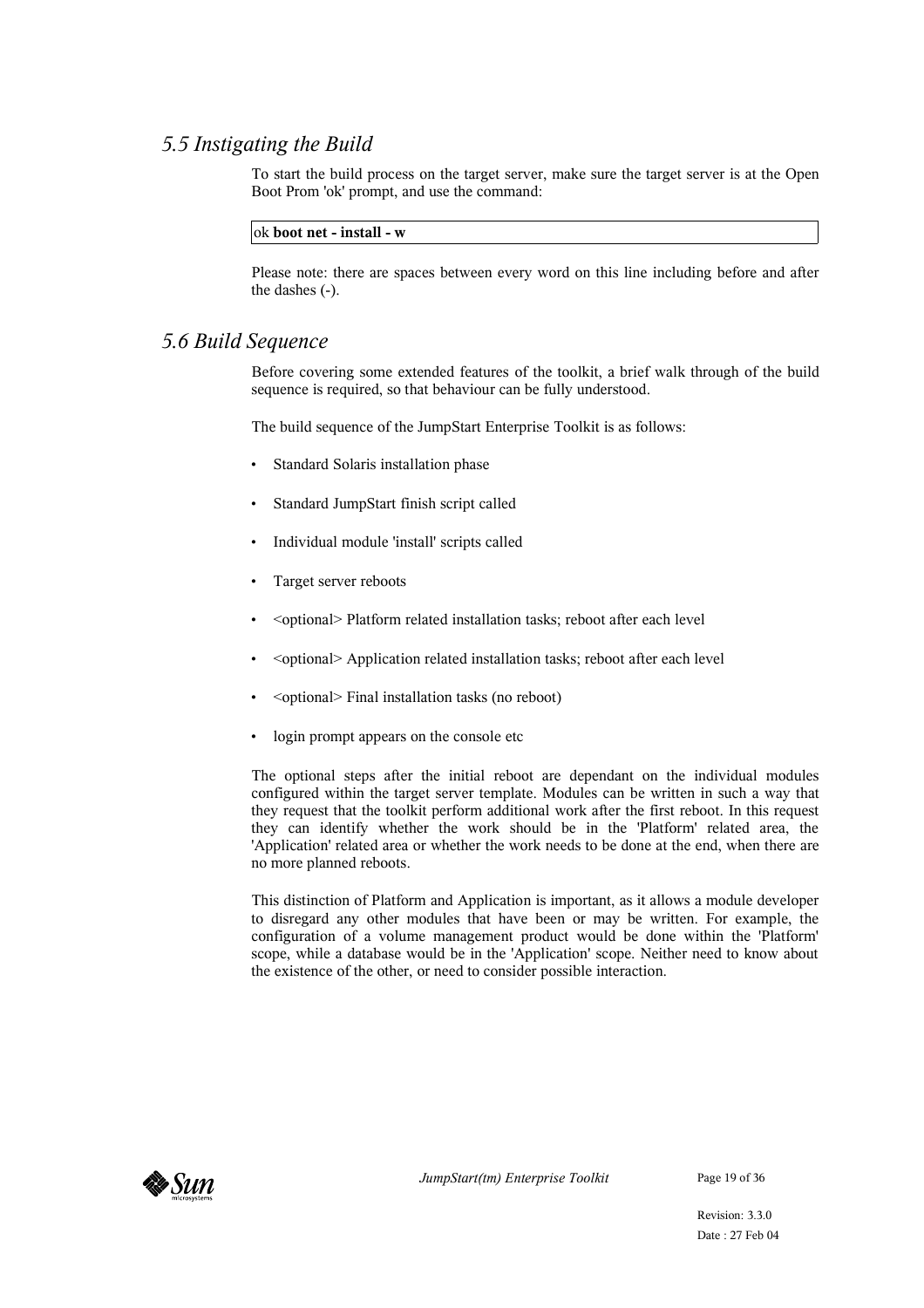#### *5.6.1 Reboot numbering*

For the Platform and Application optional reboot sequences, the modules can request that a particular task be executed on reboot 'x' where 'x' is a numeric number greater than 0.

The toolkit will group all requests for that particular reboot level and at the appropriate time, execute the scripts and then reboot the machine. The module itself does not do a reboot.

As the machine reboots the toolkit advances an internal counter so the next set of tasks is performed. If there are no more tasks remaining in the Application set, the toolkit will advance on to the Platform set. Once those are completed, the toolkit finally looks for the set of tasks which do not require a reboot.

#### *5.6.2 No more reboots*

Certain operations require the machine to be in a stable condition, in the knowledge that it is not just about to reboot. A classic example is when you attach a mirror to a volume manager controlled device; some volume manager software requires the operation to complete the resync without interruption.

Once these set of tasks are reached, the toolkit will move the 'rc' script into the post install subdirectoryu of the scratch area defined in the toolkit configuration file (/opt/jet/etc/jumpstart.conf), which is by default /var/opt/sun/jet. This prevents the rc script being invoked by accident at a later date.



*JumpStart(tm) Enterprise Toolkit* Page 20 of 36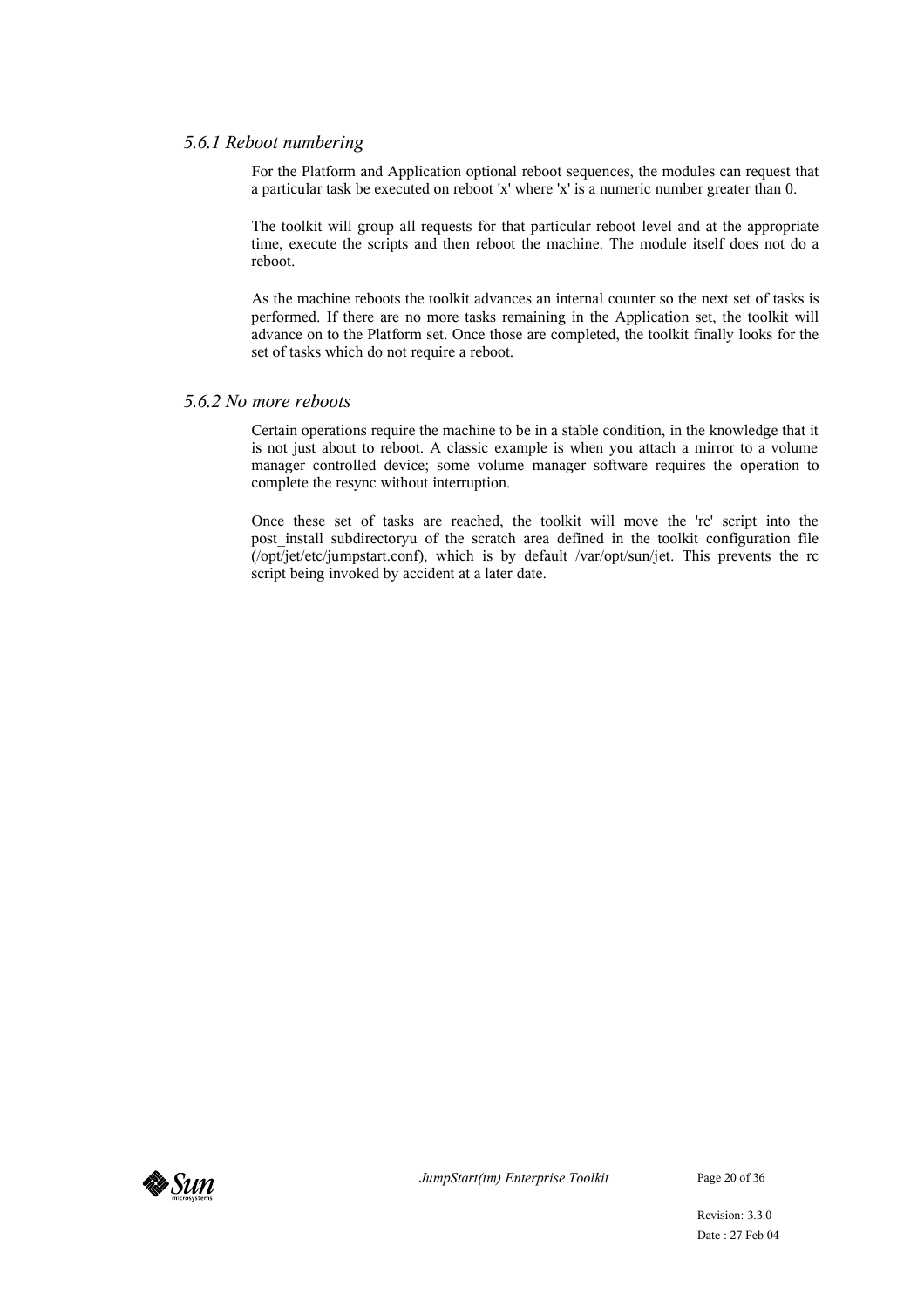## *6.1 Module Overview*

The basic toolkit provides common configuration options for the Solaris Operating Environment, but very little else. The design intention was to make a modular toolkit, so that changes can be made to small parts of the toolkit, without affecting the remaining code or configurations. The toolkit comes with one default module 'base\_config' and an optional 'custom' module.

Modules may be made available by Sun or any third party. Details on how to write modules are covered later in this document.

## *6.2 Adding custom Packages, Patches, Files etc*

The custom module can be used to install arbitrary packages, patches, files and run arbitrary scripts on the target server.

If the custom module options are not already present in the target server template, the following command can be run to add them:

#### **# /opt/jet/bin/make\_template -f -T <target server> <target server> custom**

This command is effectively deriving a new template for the target server, based on its original configuration, but with the addition of the custom module.

When being installed on the target server, the order of installation is always:

packages, patches, files, scripts

If this order is not what you require, consider creating your own module, as described in section 8.

#### *6.2.1 Custom Packages and Patches*

The module can be used to install packages and patches at different stages of the build see section 5.6 for information about the build sequence.

When editing the target server template, the names of the additional packages can be listed in the configuration variables '*custom\_packages\_[1-n]'* depending on when in the boot sequence the packages need to be installed. Likewise, patches can be defined in the variables '*custom\_patches\_[1-n]'*.

Packages and patches are installed in the order given, so must be arranged appropriately to satisfy any dependencies between them.

If you have many packages or patches, or there are a common set frequently used on a number of different target servers, you should consider creating your own module, as described in section 8. You may also need to consider this approach if you need to intersperse the installation of packages with patches etc.



*JumpStart(tm) Enterprise Toolkit* Page 21 of 36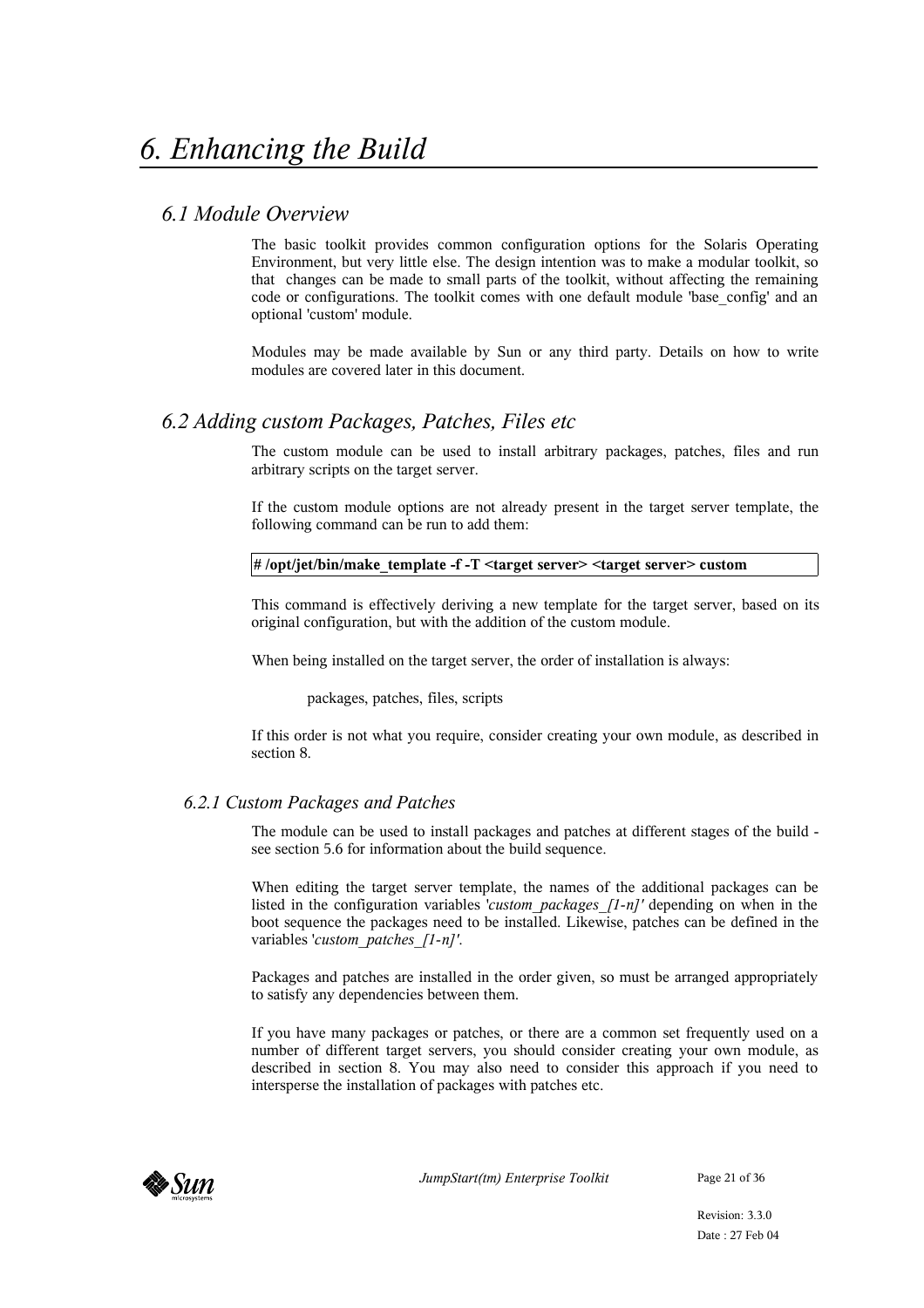#### *6.2.2 Populating custom patch and package media*

The custom module allows the definition of a custom package and patch set on a per target server basis and also provides two scripts to enable the package and patch media to be placed in the correct place for the toolkit to find.

When copying patch and package media, the following scripts will place the media according to the definitions of 'JS\_PKG\_MEDIA' and 'JS\_PATCH\_MEDIA' as found in the toolkit configuration file (/opt/jet/etc/jumpstart.conf). Should you wish to use an alternative location to hold all the media, please remember to modify the configuration file prior to executing the scripts.

Custom patches can be placed using the '*/opt/jet/bin/copy\_custom\_patches'* script:

#### **# copy\_custom\_patches <src dir> <patch> [patch....]**

This script takes at least two arguments, the first one is the source directory which contains the patches; any other arguments are then considered to be patch numbers, which are located within the directory and subsequently copied.

Custom packages can be transferred using the '*/opt/jet/bin/copy\_custom\_packages'* script:

#### **# copy\_custom\_packages <src dir> <arch> <package> [package....]**

The arguments are very similar to that of those used for the custom scripts command, with the inclusion of the additional 'arch' argument, which is used to define the target architecture for the packages. This will be defined by the output of 'uname -p' on the target server. Currently, the values will be one of 'sparc' or 'i386' for SPARC and IA86 architectures respectively.

Custom patches do not need the definition of an architecture, since distinctly numbered patches are released for each architecture the package is available for.

The custom module does not offer any provision for holding multiple different versions of the same package for the same architecture. Should this feature be required, consider writing a specific module to cover these requirements; the description of how to write a module can be found in section 8.



*JumpStart(tm) Enterprise Toolkit* Page 22 of 36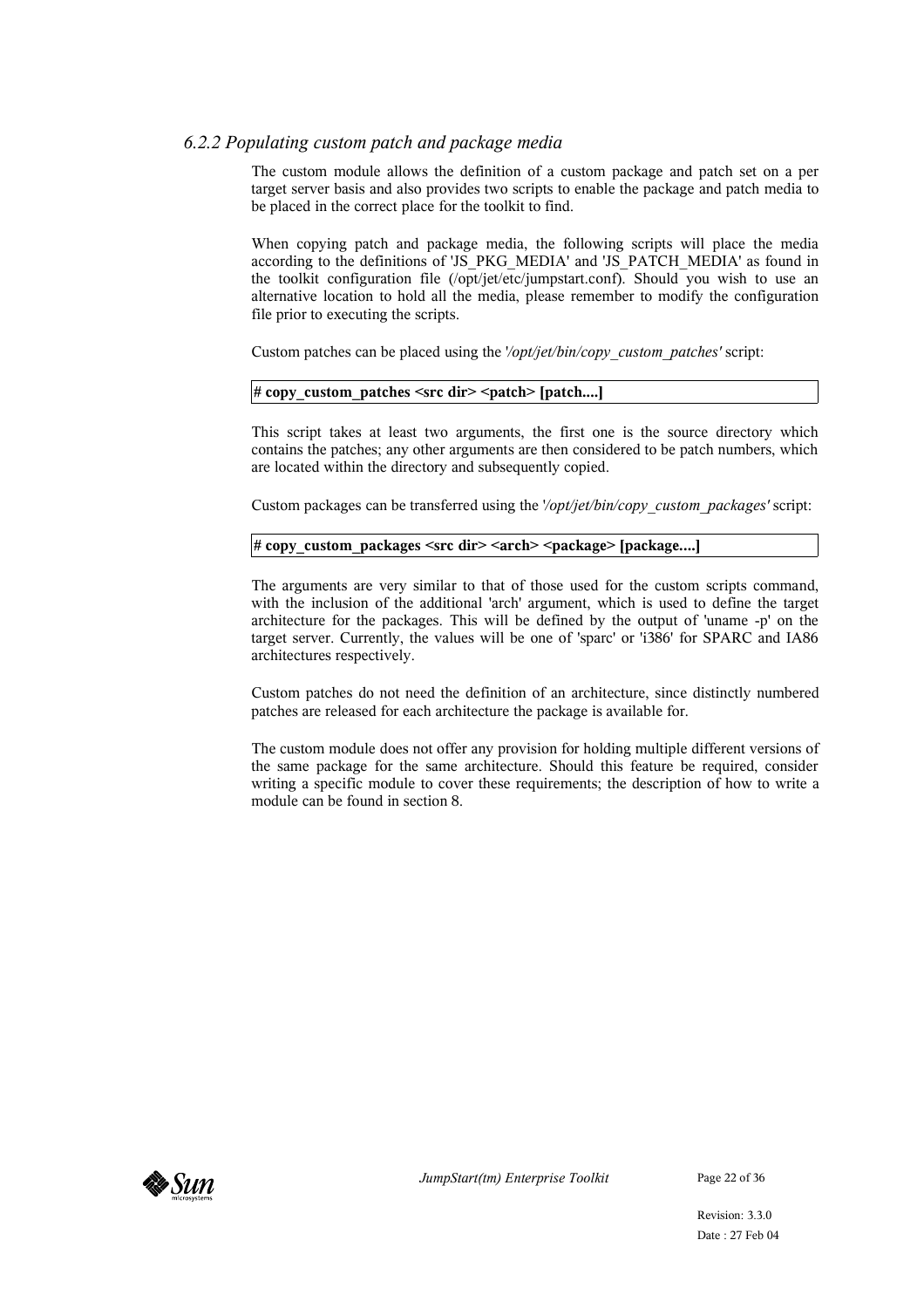#### *6.2.3 Custom Files*

The module allows files to be created, overwritten or appended to on the target server. Files are referenced by a triple that defines the source file, relative to the target server directory within '*/opt/jet/Clients'* on the JumpStart server, the mode of operation and the destination file on the target server.

For example, for a target server called 'banana' the following line in the custom area of the template would append the contents of the file '*/opt/jet/Clients/banana/hosts'* on the JumpStart server to the file '*/etc/hosts'* on the machine banana while it was being built.

#### **custom\_files="hosts:a:/etc/hosts"**

The source file(s) must be placed accordingly prior to the build of the target server, and must be located within the '*/opt/jet'* directory tree - you can not use absolute paths for the source file, or refer to files outside of the tree i.e. /etc/hosts, /etc/passwd etc. The middle field of the triple, specifies whether to 'a' - append or 'o' - overwrite the destination file on the target server.

If a set of files are common to a number of target servers, consider creating a holding area within the '*/opt/jet/Clients'* directory, and placing the common files within that directory. The templates for the target servers can then refer to the files as:

#### **custom\_files="../common/hosts:a:/etc/hosts ../common/ftpusers:o:/etc/ftpusers"**

where the files are placed in *'/opt/jet/Clients/common'* rather than multiple copies in each target server specific directory.

Since the template file is just a bourne shell script, you can continue lines using regular techniques, such as the use of the '\' character, or by appending to the variable 'custom\_files="\${custom\_files} ......"'.

#### *6.2.4 Custom Scripts*

Custom scripts are defined just by the source location of the script; the toolkit will copy the script to the scratch area on the target server during the build and execute it at the appropriate point.

In the same fashion as the custom files described in the previous section, the source of the script must be within the '*/opt/jet'* directory but can be a relative reference to a common holding area.

The custom module does not offer any provision for executing scripts prior to the first reboot, when the system is running on the NFS image from the JumpStart server and the real target server filesystem is mounted on '\$ROOTDIR' (/a).

This decision was taken to try to cut down problems with people forgetting to include '\${ROOTDIR}' in all their file accesses and having to endure the debug cycle that includes re-installing Solaris every time.

If you have a requirement to execute a script prior to the first reboot, consider creating a module as described in section 8.



*JumpStart(tm) Enterprise Toolkit* Page 23 of 36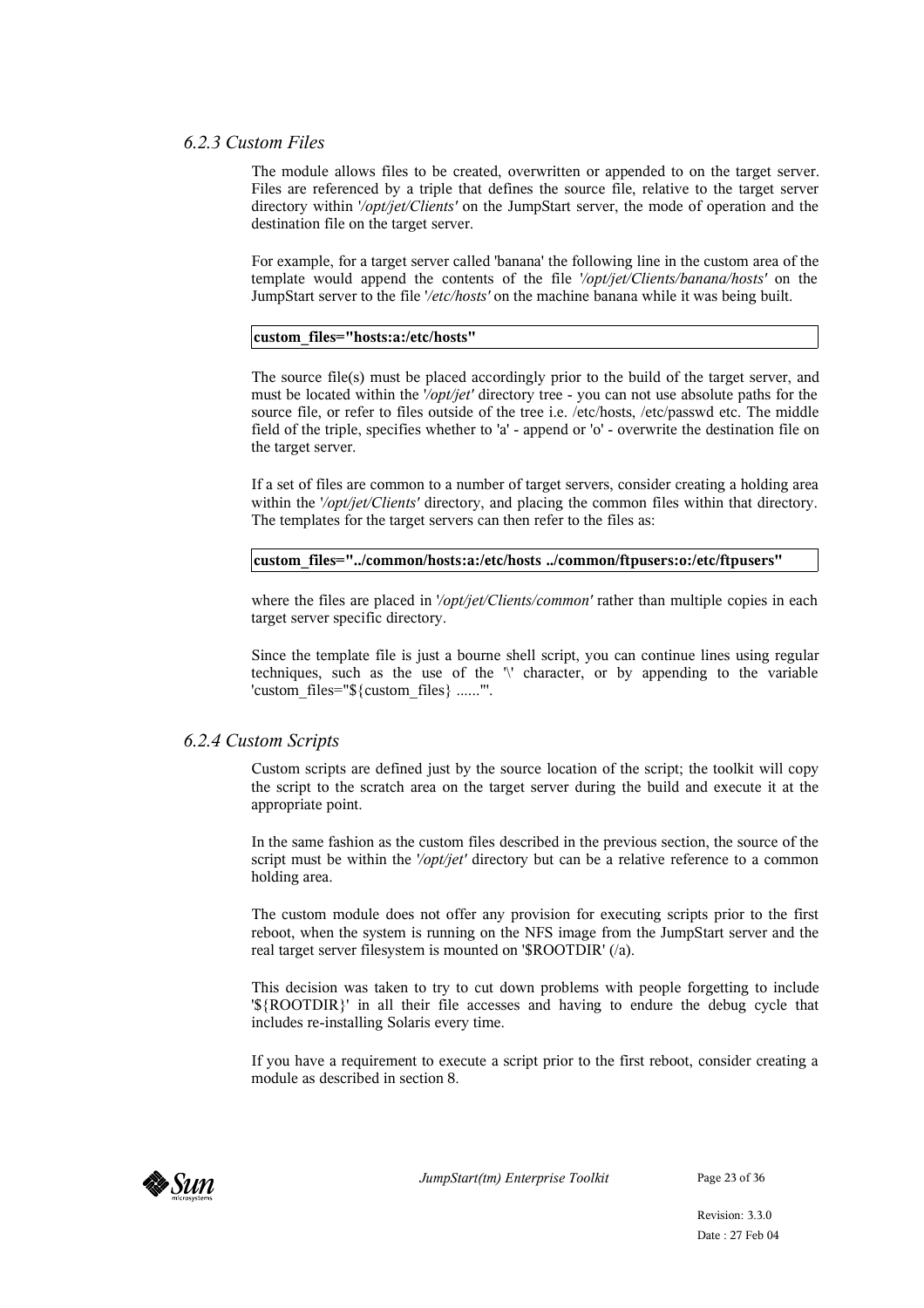## *6.3 Replicating an Existing Target Server Configuration*

If the toolkit is being used to rollout a number of identically configured servers, it may be beneficial to simply copy and modify a known good template for a target server instead of creating a new one from scratch each time.

The toolkit provides a mechanism for creating a new template based on an existing one, through the use of the '*make\_template'* script.

For example, to create a new template for the target server 'apple' based on the existing server 'banana', you can do the following:

#### **# make\_template -T banana apple**

This will copy almost all the settings from 'banana' in to the new 'apple' template, with the exception of ethernet (MAC) address, IP address and netmask. These values will be obtained from the name service switch as would have occurred during a standard make template invocation.

## *6.4 Creating a Generic Template*

If a number of target servers require a very similar base configuration, consider creating a 'generic' template containing all the common configuration information and then derive the individual target server templates from the generic one using the process described in the previous section.

If individual target servers require additional modules over and above the generic template, you can use the '*make\_template'* command shown below:

#### **# make\_template -T generic orange module2**

This command is deriving a new template for the target server 'orange', based on the existing template 'generic' and adding the module 'module2' to the newly created template.

## *6.5 Using Alternative Patch Definition files.*

In many installations it may be beneficial to standardise on a known fixed set of patches, which may be different from that defined by the individual module patch.matrix files.

## *6.5.1 Target Server Specific Definitions*

These can be achieved by creating a set of subdirectories within the target server specific '*/opt/jet/Clients'* area, with a similar structure to that of the Product directory. These subdirectories can then be populated with patch.matrix files for each module. For example:

**# mkdir /opt/jet/Clients/orange/sds # cp /opt/jet/Products/sds/patch.matrix /opt/jet/Clients/orange/sds # vi /opt/jet/Clients/orange/sds/patch.matrix**



*JumpStart(tm) Enterprise Toolkit* Page 24 of 36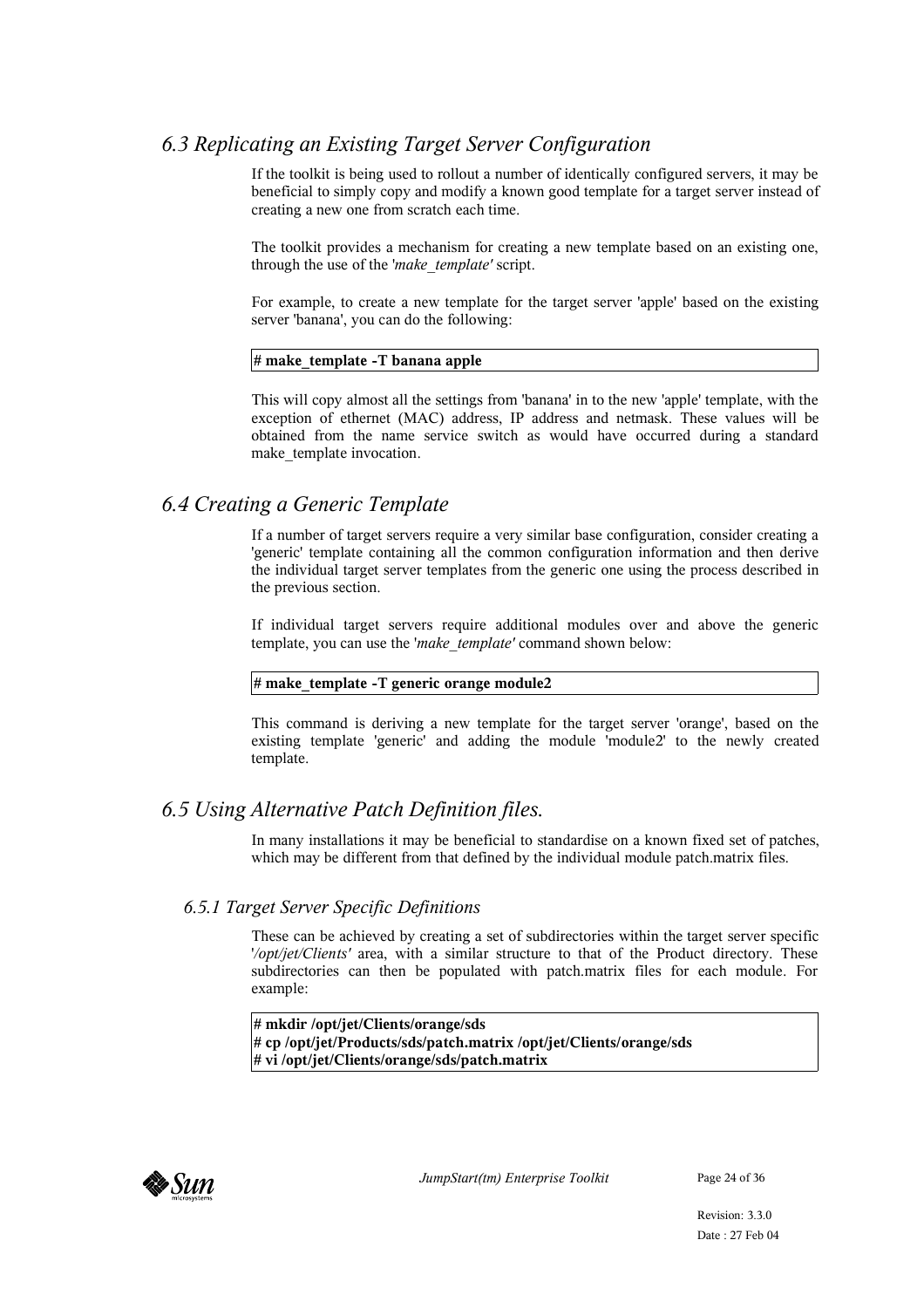In the above example, we have taken the patch matrix file for the Solaris Volume Manager module (previously known as Solstice DiskSuite, hence the module name sds) and made a target server specific version. During the installation, the toolkit will now use this patch matrix over the one supplied by the module itself.

To do something similar for the standard Solaris Recommended patches, the process is slightly different. Within the target specific area under '*/opt/jet/*Clients' create a subdirectory 'base\_config' and then a further subdirectory of 'base\_config' named after the operating system release you wish to define a patch order file for; for example:

**# mkdir /opt/jet/Clients/orange/base\_config # mkdir /opt/jet/Clients/orange/base\_config/5.8 # cp /export/install/patches/8\_Recommended/patch\_order \ /opt/jet/Clients/orange/base\_config/5.8 # vi /opt/jet/Clients/orange/base\_config/5.8/patch\_order**

This allows the recommended patches for this target server to differ from the regular recommended set that would normally be applied.

#### *6.5.2 Generic Definitions*

If a number of servers need to share the same set of patches at specific levels, the previous method of creating target server specific patch files is rather cumbersome.

The toolkit also provides a mechanism for referencing a similar structure to that described in the previous section, but held outside of the target server specific area under '*/opt/jet/Clients'*.

The area must be created somewhere under '*/opt/jet'* but placement is up to the implementor. In this example, the directory '*/opt/jet/PatchDefs'* has been chosen.

| # mkdir -p /opt/jet/PatchDefs/1.0                                  |
|--------------------------------------------------------------------|
| # mkdir -p/opt/jet/PatchDefs/1.0/base config/5.8                   |
| # cp /export/install/patches/8 Recommended/patch order \           |
| /opt/jet/PatchDefs/1.0/base config/5.8                             |
| # vi /opt/jet/PatchDefs/1.0/base config/5.8/patch order            |
| # mkdir -p /opt/jet/PatchDefs/1.0/sds                              |
| # cp /opt/jet/Products/sds/patch.matrix /opt/jet/PatchDefs/1.0/sds |
|                                                                    |

In the above example, we have created an area under '*/opt/jet/PatchDefs'* called '1.0' to represent the 1.0 release of our configuration. Within this configuration, a given number of patches at specific levels have been agreed upon. It is the intention that all future builds of target servers at level '1.0' use these patches at the defined levels. Should we need to change the patches, a new release level '1.1' or '2.0' would be created in a similar fashion.

When we wish to build a target server using the configuration '1.0' of the patches, we create the template in the usual manner, and use this modified version of '*make\_*client':

**# make\_client -p /opt/jet/PatchDefs/1.0 orange**

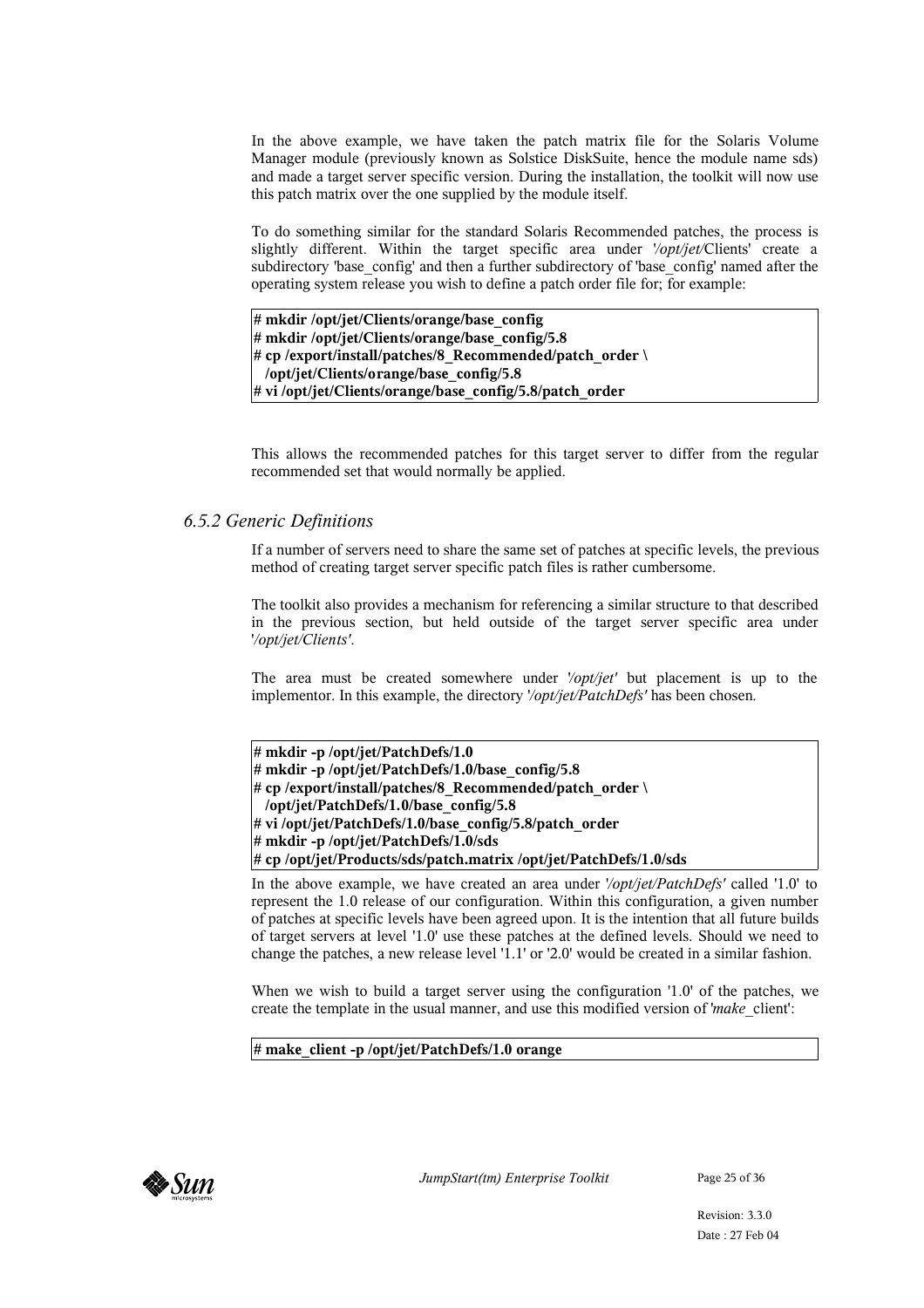This will populate the target server specific '*/opt/jet/Clients'* directory with the patch\_order and patch.matrix files as in the previous section.



*JumpStart(tm) Enterprise Toolkit* Page 26 of 36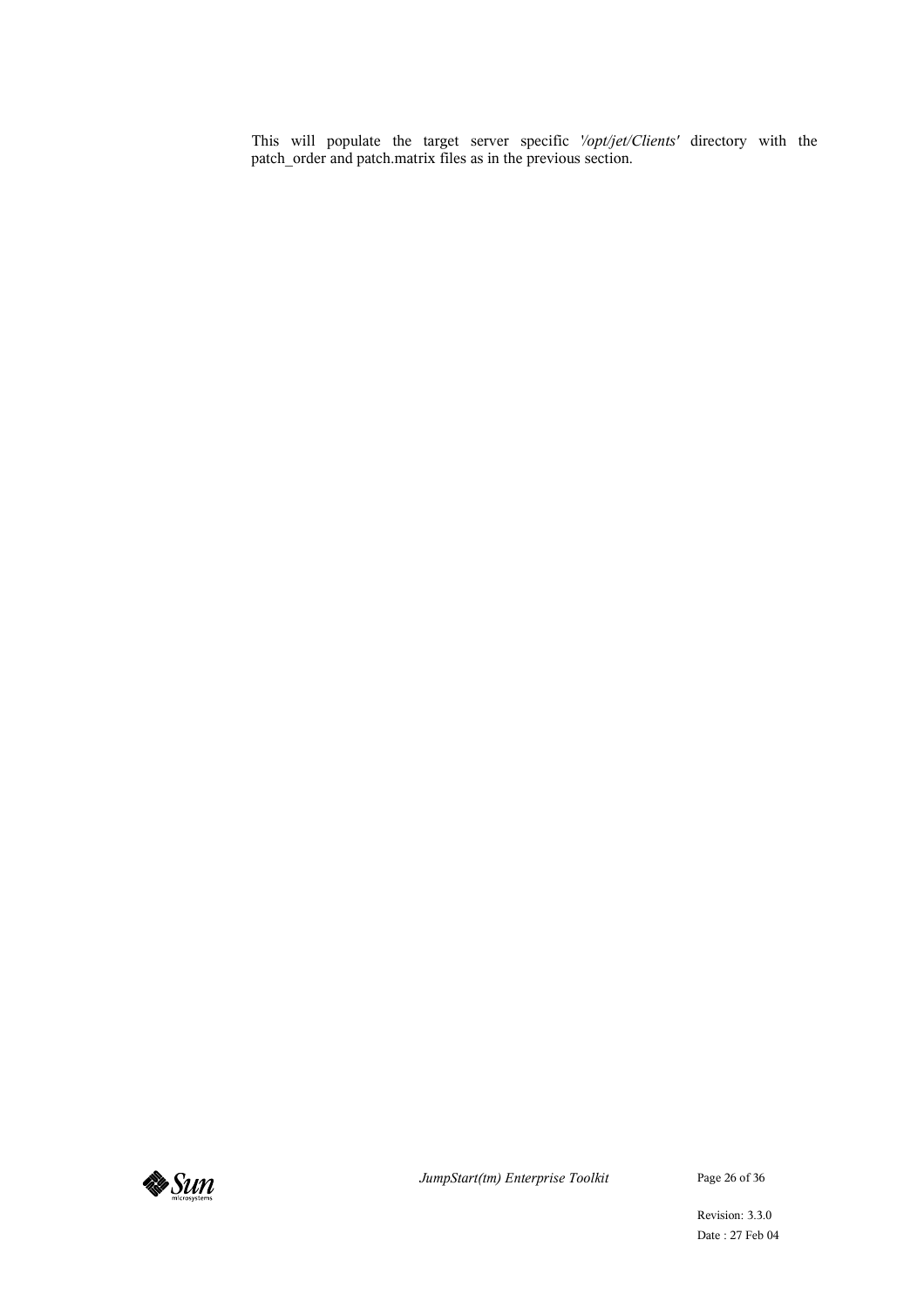## *7.1 Updating the Toolkit and Associated Modules.*

The toolkit framework is supplied in pkgadd format; to update it, pkgrm the old version and then pkgadd the updated version. The dependency checking will inform you that any installed modules are dependant on it, but you should continue.

Any modules should be updated in the same fashion.

Where possible, updates to the toolkit will continue to support templates created with older versions of the toolkit. If enhancements have been made to the toolkit supplied 'base\_config' or 'custom' modules, or the individual modules have been improved, it may require the creation of new templates to fully realise the new features.

Since the templates are simply bourne shell scripts, any additional variables available in new templates may simply be manually inserted into existing templates to enable those features.

## *7.2 Exporting the media, pkgs and patches directory*

The utility scripts provided with JumpStart have basic functionality for adding the NFS share of the target servers boot directory at configuration time, however, they do not encompass the additional requirements of the JumpStart Enterprise Toolkit.

It is suggested that your chosen location for the media repository is shared; for example, the following lines could be added to the /etc/dfs/dfstab file:

#### **share -F nfs -o ro,anon=0 /export/install**

#### **ENSURE THAT YOU SHARE THE ABOVE DIRECTORIES AS ro,anon=0 AS CORRUPTION OF THE SOLARIS IMAGE CAUSES VERY STRANGE ERRORS THAT ARE DIFFICULT TO FIND AND RESOLVE!**

The above example assumes that you have chosen the default locations for media, packages and patches. If not, you must ensure that your seelcted directories, as found in '*/opt/jet/etc/jumpstart.conf*' have been properly shared.

The '*/opt/jet'* directory share is added automatically during the package installation; if for any reason it is not added, please add it as per the example above.



*JumpStart(tm) Enterprise Toolkit* Page 27 of 36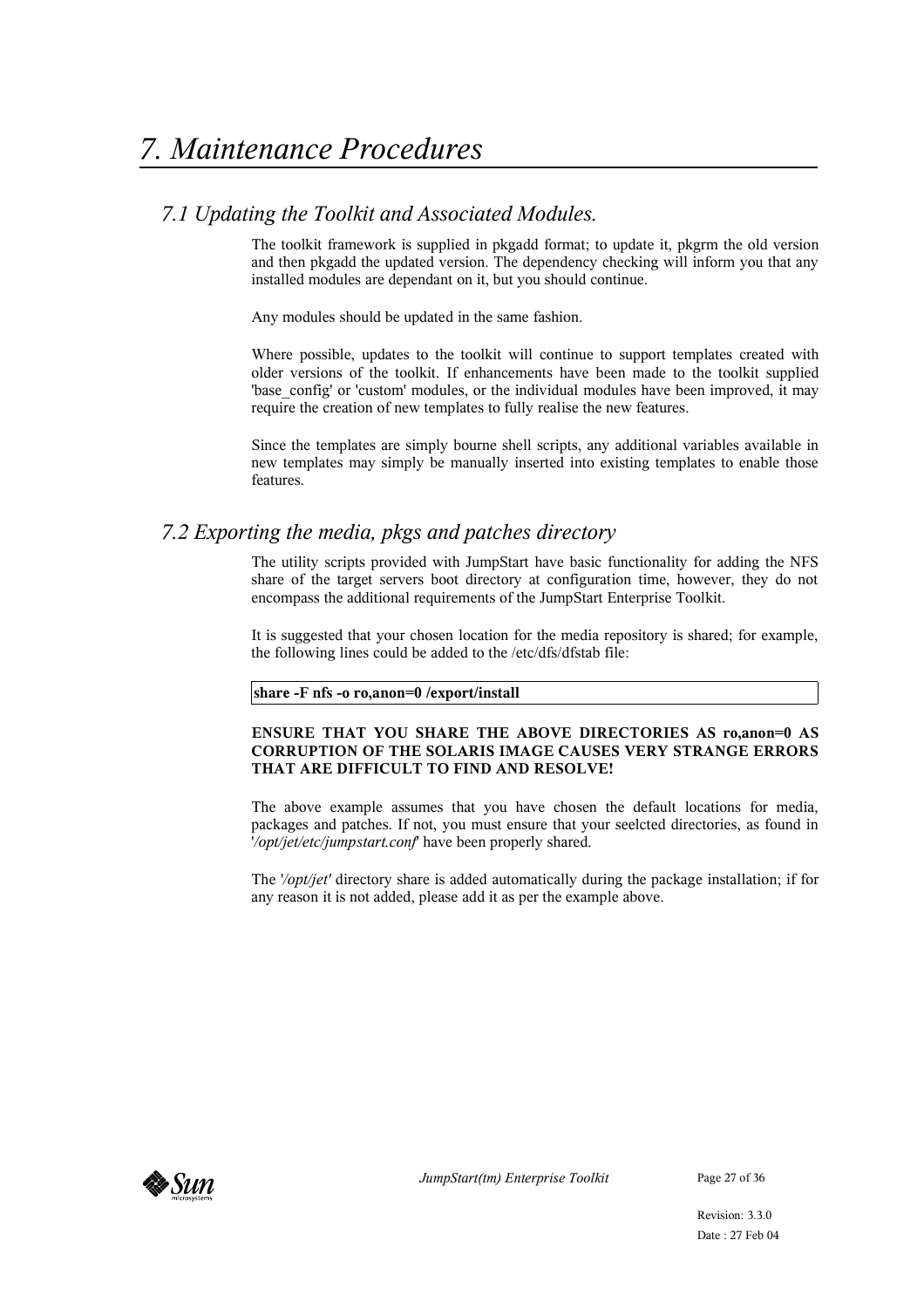## *7.3 Product Media Installation*

## *7.3.1 Product Packages*

If you are using additional modules which require media, the packages required for the modules, such as Solaris Volume Manager, can be added to the JumpStart server using the command '*/opt/jet/bin/copy\_product\_media'.*For example:

#### **# copy\_product\_media <module> <version> <src media>**

The versions the module supports should be defined in the documentation that accompanied it, or inspect '*/opt/jet/Products/<module>/package.matrix'* if it exists.

## *7.3.2 Product Patches*

The patches required for a particular module can be copied using the '*/opt/jet/bin/copy\_product\_patches*' script. For example:

#### **# copy\_product\_patches <module> <version> <src media>**

## *7.3.3 Package and Patch Definitions*

Most of the modules that have already been developed by Sun, use two files within the module directory to define what packages and patches are required for a specific version of the product. By using this mechanism, the logic of how to install the particular product remains unchanged and new versions can be added quickly without risk of corrupting a script.

The two files are called '*package.matrix'* and '*patch.matrix'* and can be found in the '*/opt/jet/Products/<module name>'* directory for each module.

The files themselves are colon delimited lines which define the set of packages or patches to install on a per operating system release, per hardware platform and per product version basis.

As new product patches become available over time, it will be necessary to update the relevant patch.matrix.

New patches should be thoroughly tested before being implemented in a production environment.

The JumpStart Enterprise Toolkit has a pre-defined set of patches for the modules supplied, but given the nature of software patches, these definitions will quickly become out of date.



*JumpStart(tm) Enterprise Toolkit* Page 28 of 36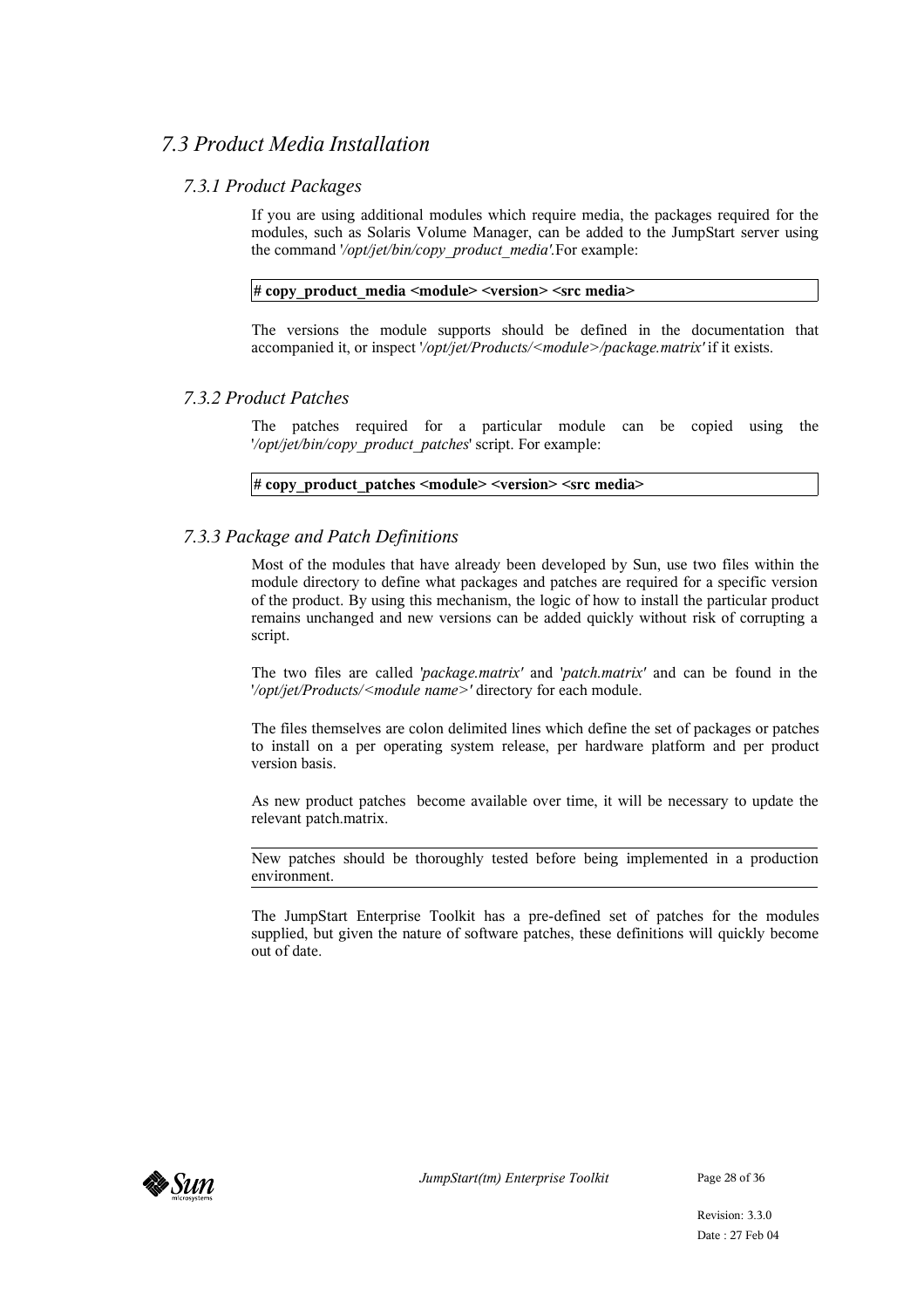## *8.1 Scope*

The module is the glue between the JumpStart Enterprise Toolkit framework and the facilities provided to perform the actual installation of the product software. The module presents a set of configuration options in the template to allow per-target server options to be set, which are then used to drive the product installation according to those parameters.

There are no special requirements or restrictions about the scope of what options are presented in the template, or how to drive the product installation. There are some guidelines however, to try to ensure that modules co-exist with each other as much as possible and have no strange dependencies etc.

## *8.2 Module Design Guidelines*

The toolkit itself was designed around some basic principles. The modules that were initially created alongside the toolkit also followed this style. While every module developer has the option of going down their own path, the following should be at least considered and followed if possible!

#### *8.2.1 Module Coverage*

Each module should cover a particular scope of an application, preferably without replicating the functionality available in another module. In addition, a module should be appropriately sized; if the module can be sensibly broken into sub components, then smaller modules should be created instead of one large monolithic module.

#### *For example:*

A designer may decide to write a module to provide security services to a target server installation. As part of this module, the designer decides to install a firewall and a set of hardening scripts.

In this case, the designer should investigate whether another module already covers either of these two areas and could be leveraged. In addition, if either the firewall or hardening scripts may be used elsewhere in isolation from each other, it may be more flexible to create them as two modules rather than bundling them together.

#### *8.2.2 Module Dependencies*

Each module should be self sufficient and not expect or rely on another module to be present. If such interaction is required (and sometimes it does make sense), then the module should be clearly identified as being dependent on the other module.

If the situation does arise, it should be determined whether the functionality is best represented in distinct modules or whether the two modules that are dependent on each other are better represented in one encompassing module.

The basic premise is to keep items together where it makes sense and not to create lots of smaller modules just for the sake of it.



*JumpStart(tm) Enterprise Toolkit* Page 29 of 36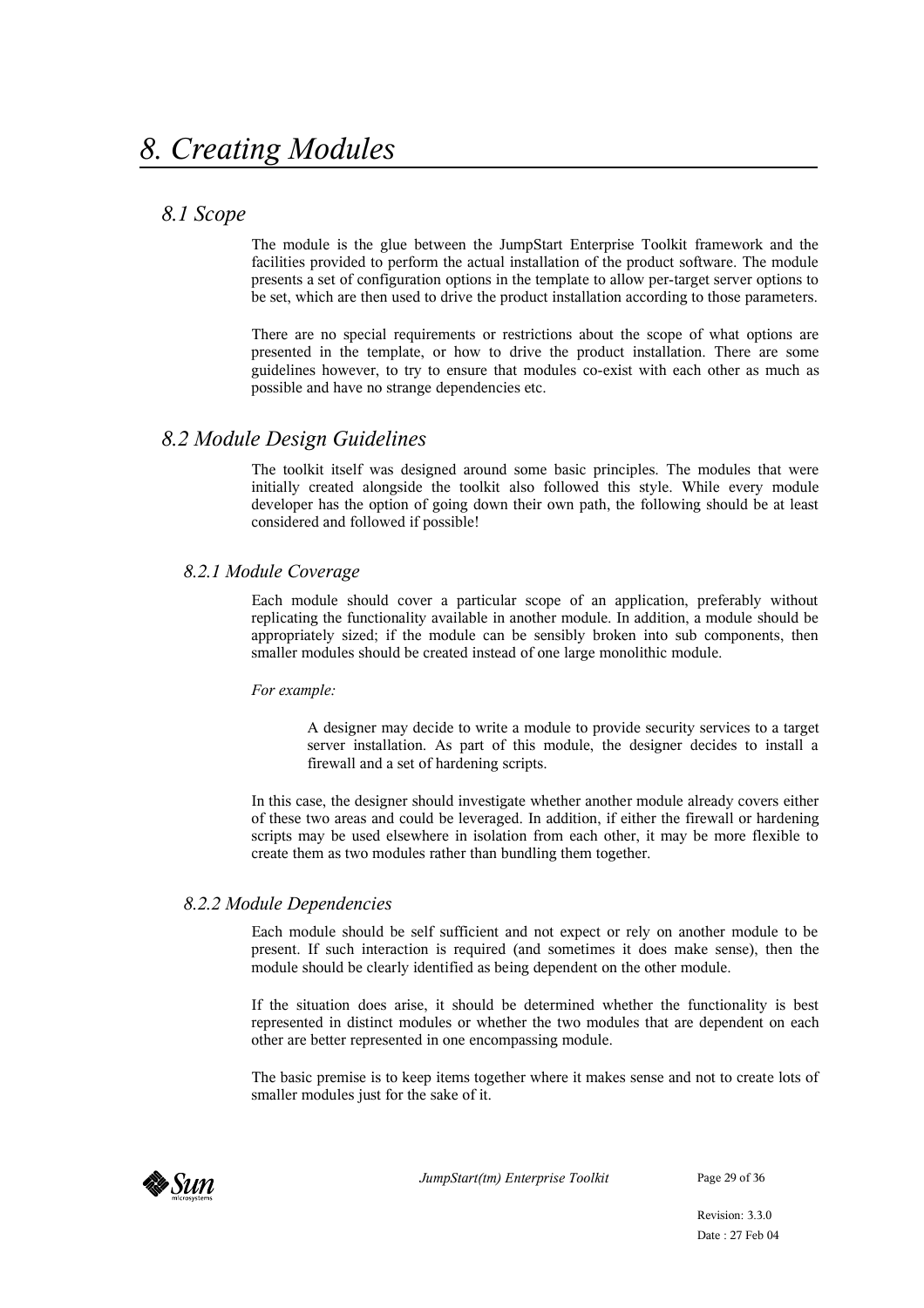#### *8.2.3 Module Interactions*

Where the case is strong for module seperation and the modules are dependent (in at least one direction), the modules should try to interact with each other so that the correct (desirable) outcome is achieved.

The toolkit has a simplistic mechanism for setting and retrieving hints on a per module basis. Whether a module will pick up the hints, is up to the designer of the module, but with co-operation between module developers, the modules can be written in such a way that they work happily in isolation, but when put together they prodvide a stronger solution.

#### *For example:*

From a real-world example, the Sun Cluster 3 product places dependencies on how Solstice Disksuite is configured, but does not always need Disksuite installed, nor does Disksuite require the cluster software installed – indeed it is very valuable to be installed on non-clustered machines.

In this case, we have two very distinct modules; one that covers Disksuite and one that covers the Sun Cluster product. Each works fine in isolation, but when they are combined within the same target server configuration, the Sun Cluster module influences the Disksuite module so it conforms to the restrictions placed on Disksuite by Sun Cluster 3.0.

This interaction is done through the use of module hints and their behaviour in the standalone scenarios can be summarised as follows:

- When only the Sun Cluster module is active, Sun Cluster sets the hints, but Disksuite is not present to pick them up
- When only Disksuite is active, it looks for the hints, but they have not been set by any other module, so it uses it's regular default behaviour.

What the hints actually represent is totally up to the module developer. Close cooperation between module developers will enable the most efficient use of hints; if possible, the hints should be documented within the module Release Notes, so other module developers may take advantage of the additional interfaces.

#### *8.2.4 Module Coding*

The module developer should try to select a standard scripting language that will be available during the JumpStart installation. For example, the use of a 'bash' is not possible, as the NFS boot image the target server uses does not contain that shell.

Where possible, the Bourne Shell should be used as this is know to exist on all versions of Solaris. Only as a last resort should a compiled language be considered.

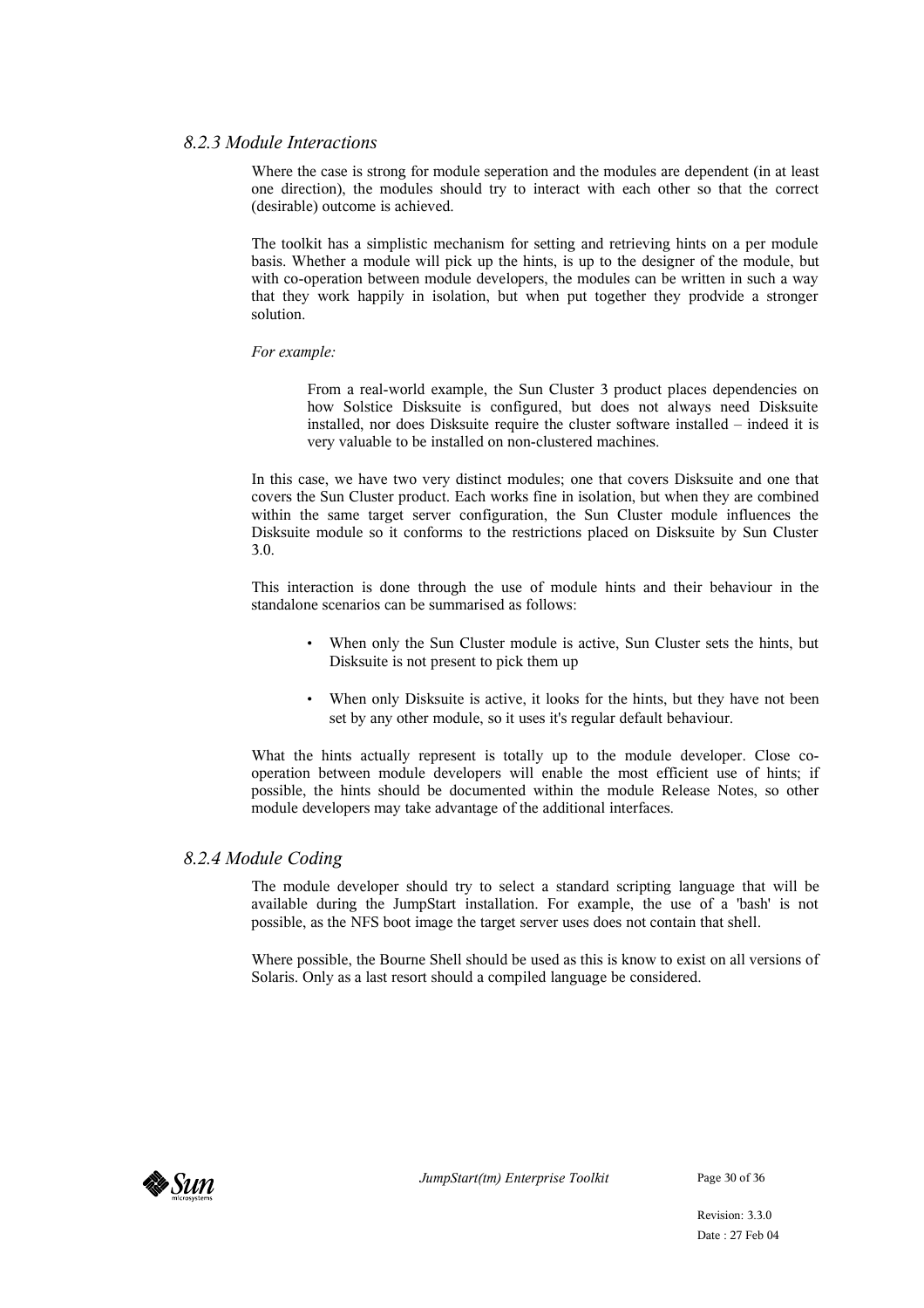## *8.3 Module Directory*

Every module has its own directory structure, located in the 'Products' subdirectory from where the main toolkit framework was installed. The name of the directory is the name used by the toolkit to reference the particular module.

For example, the module 'sds' (Solstice Disksuite) resides in ..../Products/sds/, and it alone controls what resides in that directory and how it is used; with some notable exceptions listed below.

No further interaction is required to 'register' a module with the toolkit – the presence of the directory is sufficient. It is not advisable to create symbolic links in the 'Products' directory to other locations outside of the main toolkit installation point; the target servers may not be able to access such directories during the installation, unless other measures have been taken to provide such functionality.

## *8.4 Module configuration*

## *8.4.1 <module>.conf*

Each module is intended to be configurable to some extent by the user; although this is not a mandatory requirement, it is normally expected to be implemented.

The toolkit takes a very simplistic view on providing module configuration to the user. When a template is created through the toolkit 'make\_template' command, a single flat file containing the concatenation of the core '*base\_config'* configuration file, followed by the configuration files from each of the modules that have been selected, is produced.

By providing a configuration file named after the module itself and with a '.conf' suffix, the toolkit '*make\_template'* command will do the rest of the work.

The configuration file is a simple Bourne Shell script, and should present configurable options in the form of variables to the user; each variable should be prefixed with the module name and an underscore, to preserve the variable namespace of the module and prevent one module corrupting another.

For example, the module 'sds' presents an option to the user to select the version of the software to be installed; the corresponding part of the configuration file is as follows:

```
############
```
# Which version of the product is to be installed

#

#

sds product version="4.2.1"

In this example, a default value of 4.2.1 is already populated in the configuration file, as this was the most recent version of the product when the module was written.

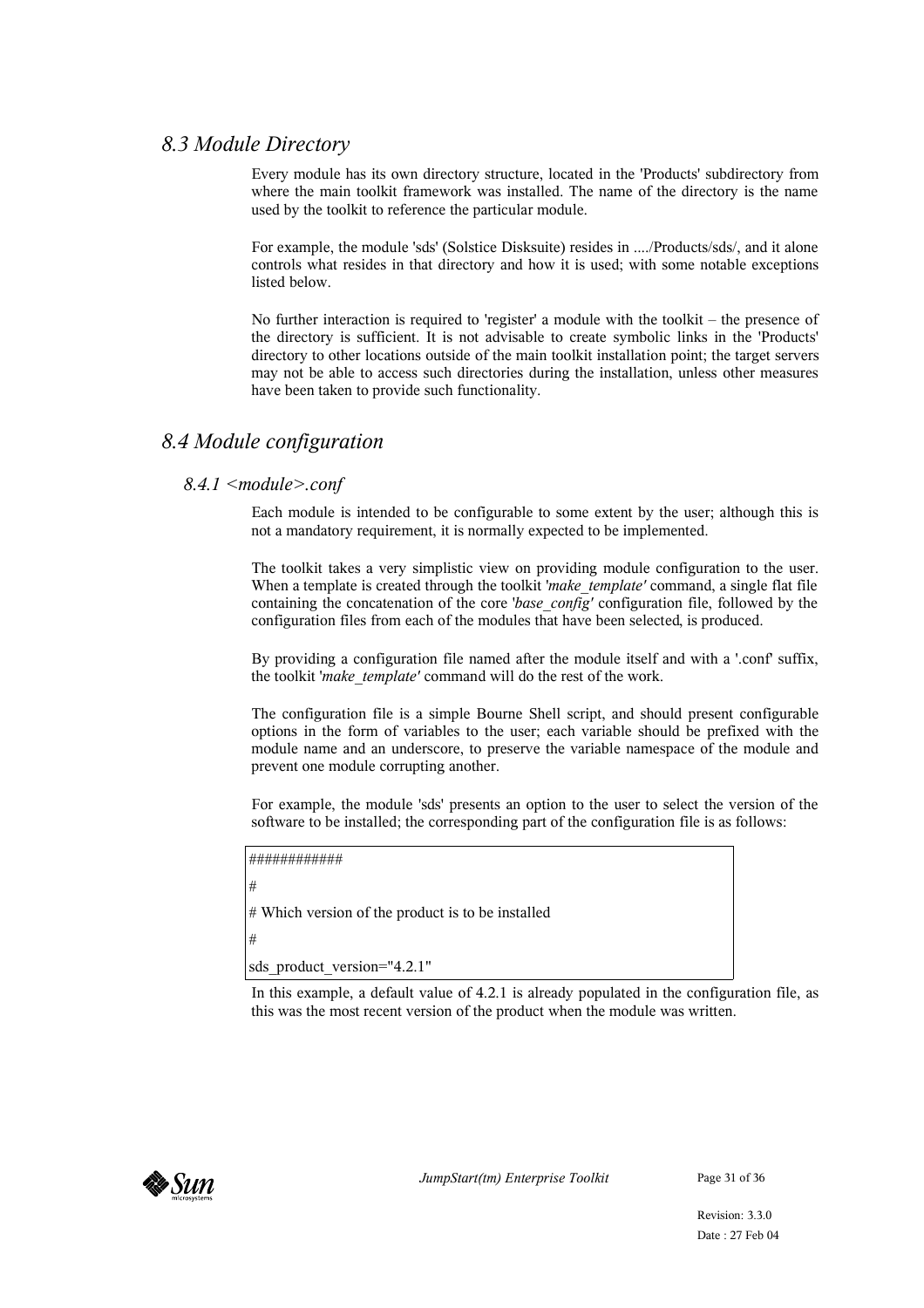## *8.5 Module Interfaces*

The toolkit calls particular interfaces within the module during the lifecycle of the JumpStart process - both on the target server and the JumpStart server. Each interface is expected to be an executable shell script (or worst case, a binary), with the context of the target server supplied through environmental variables.

#### *8.5.1 copy\_media*

| Called on                  | JumpStart server                                                                                              |
|----------------------------|---------------------------------------------------------------------------------------------------------------|
| <b>Arguments</b>           | <patches packages> <version> <srcdir> <destdir> <arch></arch></destdir></srcdir></version></patches packages> |
| Required/Optional Required |                                                                                                               |

The copy media script is called when the user calls the copy product media or copy\_product\_patches scripts to manage the media for this module. The script should understand what format the application is delivered in, and perform the copy from the passed source media location, to the appropriate media location on the server.

This function allows the module to handle exotic forms of media (tar.gz, zip, bz2, etc), without the main toolkit requiring to be updated for each media type. It also enables the module developer to place the media onto the server in a known state. For example, a product may require a whole directory tree to be visible, or just a bunch of Solaris packages.

#### *8.5.2 make\_template*

| Called on                         | JumpStart server |
|-----------------------------------|------------------|
| Arguments                         | -none-           |
| Required/Optional <i>Optional</i> |                  |

When an administrator wants to create a new definition for a server build, they will execute the top level command '*make\_template*' supplied in /opt/jet/bin. This top level make\_template script will set up the basic target server configuration information and then call each module specific make\_template script, if it is present. The module specific make\_template script can perform additional work on the template; for example, populating per-client defaults for the user to edit.



*JumpStart(tm) Enterprise Toolkit* Page 32 of 36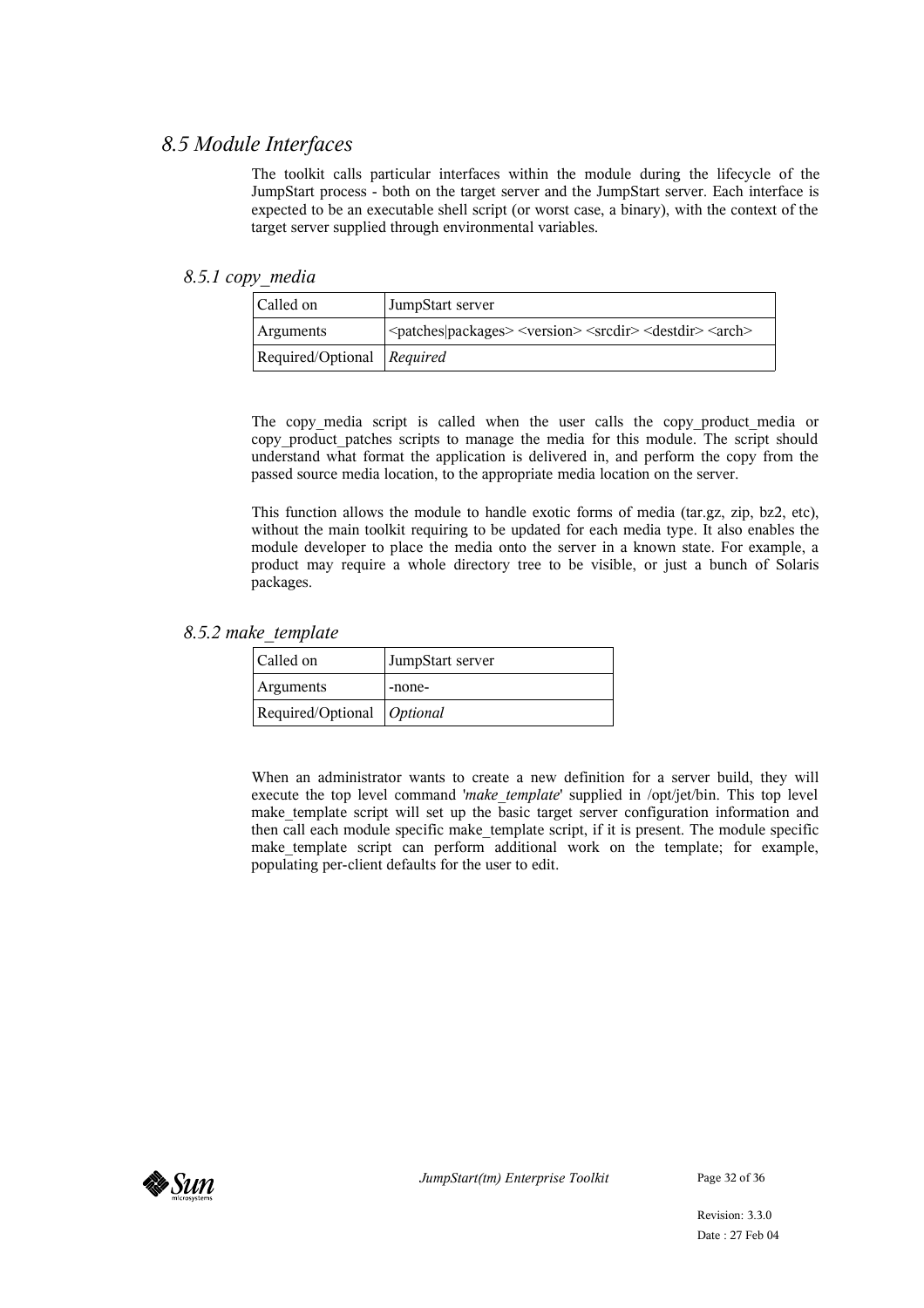#### *8.5.3 make\_client*

| Called on                         | JumpStart server |
|-----------------------------------|------------------|
| <b>Arguments</b>                  | -none-           |
| Required/Optional <i>Optional</i> |                  |

When an administrator wants to set up a target server for installation, they will execute the top level command '*make\_client*' supplied in the bin directory of the toolkit. This top level make client script will set up the basic target server configuration information and then call each module specific make\_client script if it is present. The module specific make\_client script can perform additional work in the target server specific '*/opt/jet/Clients'* directory, it may configure module hints, modify the target server profile, sysidcfg or other files accordingly.

*8.5.4 begin*

| Called on                    | target server |
|------------------------------|---------------|
| <b>Arguments</b>             | -none-        |
| Required/Optional   Optional |               |

During the 'begin' phase of the JumpStart process, the toolkit will check to see if the module has a script called 'begin', and if it is present, the script will be executed. Any variables set in the module configuration section of the template will be present in the environment for the script to access.

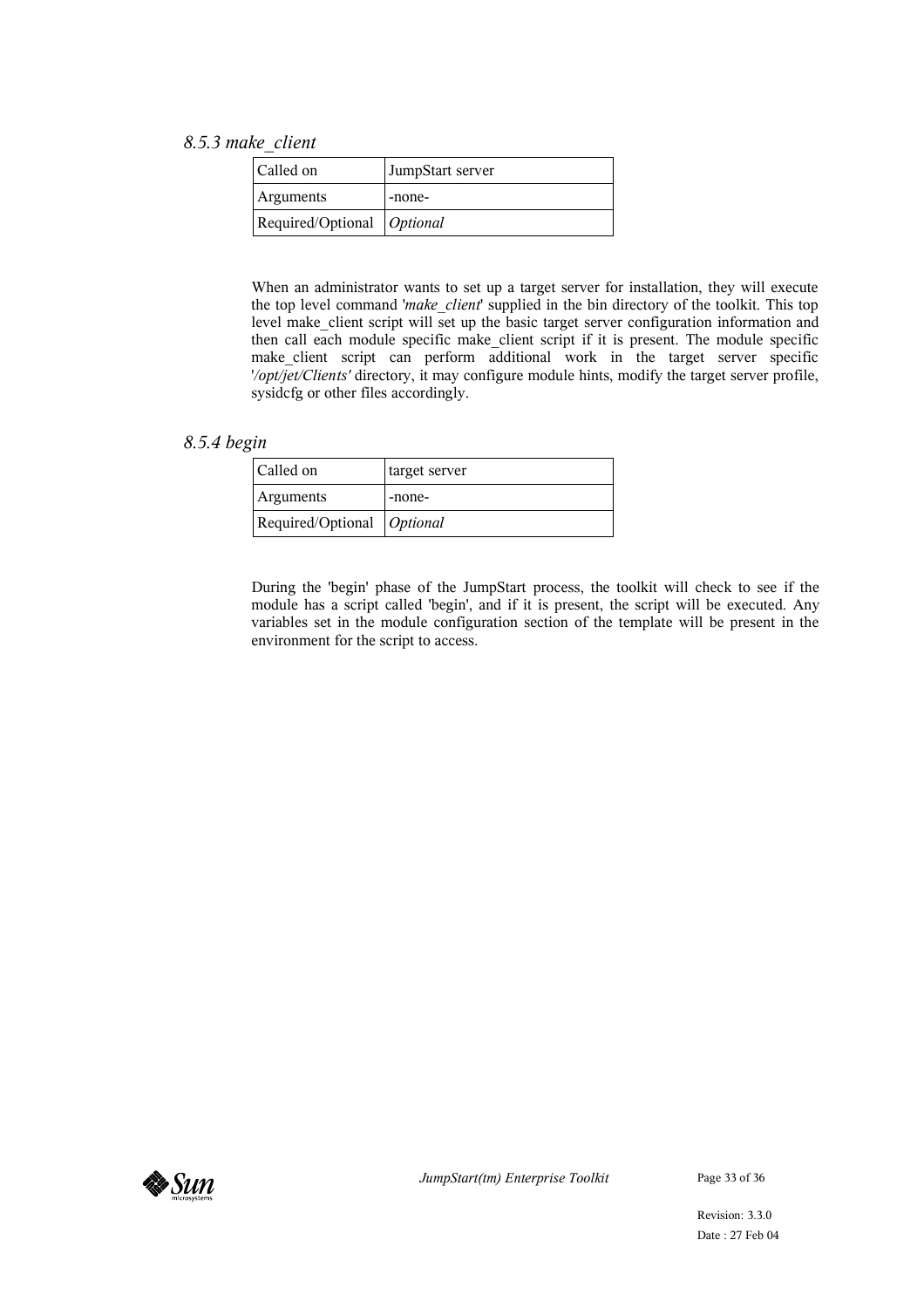#### *8.5.5 install*

| Called on                    | target server |
|------------------------------|---------------|
| <b>Arguments</b>             | -none-        |
| Required/Optional   Required |               |

The install script is the main workhorse of the module. It is called on the target server after the main Solaris installation has completed, during the 'finish' script phase. Its purpose is to instigate the installation or configuration of the particular application.

The script itself is called prior to the first reboot of the newly installed target server. At this point, the root directory  $\binom{n}{k}$  is actually an NFS mounted filesystem from the JumpStart server. The real disk based root directory is located through the use of the environment variable \$ROOTDIR, traditionally set to '/a'.

If the application can not be installed when root is located on \$ROOTDIR, the install script should use the post-installation functionality provided by the toolkit, to schedule a subsequent installation after the first reboot. After the first reboot, the target server will actually boot of its own disk, and root will really be on '/'.

The install script is responsible for taking the user supplied configuration and driving the actual application installation and configuration appropriately. How this is achieved, is up to the ingenuity of the module developer, although a number of utility functions are available from the main toolkit, to assist with the common tasks; such as package or patch installation, file copies, message reporting etc.

Prior to the module 'install' script being called, the module configuration as defined in the template – and originally populated from the <module>.conf file – is loaded into the shell environment. The 'install' script should not expect to be called with arguments, but should instead take it's configuration from the current environment. This technique avoids the problem of each module installation script requiring different numbers of arguments etc.

#### *8.5.6 check\_client*

| Called on                         | target server |
|-----------------------------------|---------------|
| <b>Arguments</b>                  | -none-        |
| Required/Optional <i>Optional</i> |               |

The '*check\_client'* script can be employed by a module developer to perform basic checks about the configuration options specified in the template. When called, the environment will be configured with the variables set in the template, and the script can perform basic checking to try to reduce any installation errors.

The module may decide to check for valid options or that media exists for the selected version etc. The level of functionality provided is up to the implementor.



*JumpStart(tm) Enterprise Toolkit* Page 34 of 36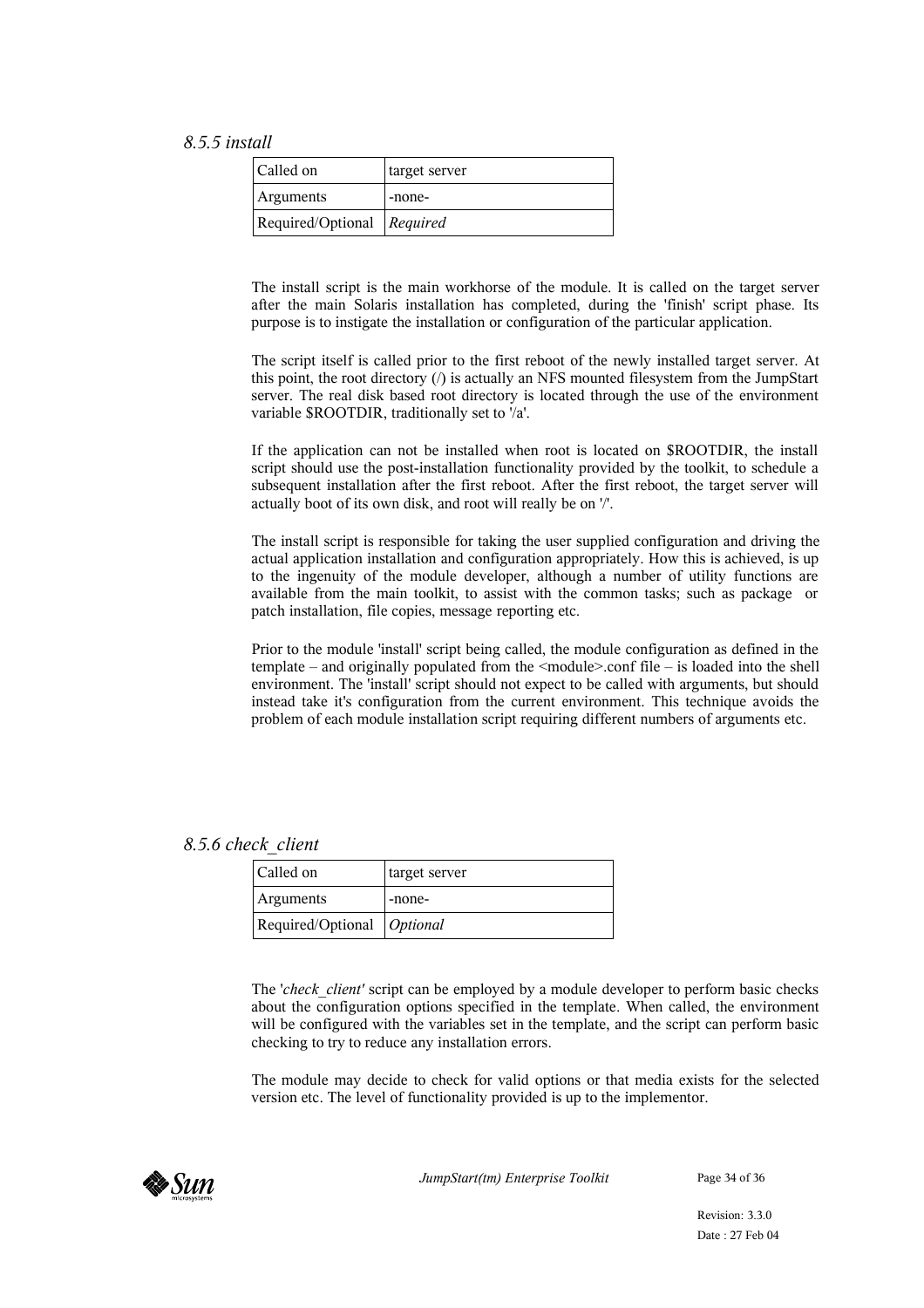## *8.6 Support Functions in the Toolkit*

The main toolkit supplies many common functions that can be utilised by modules; this allows for better code re-use and simpler modules. The best way to find out what functions are available, is to examine the directory '*/opt/jet/Utils/lib'* in which they reside.



*JumpStart(tm) Enterprise Toolkit* Page 35 of 36